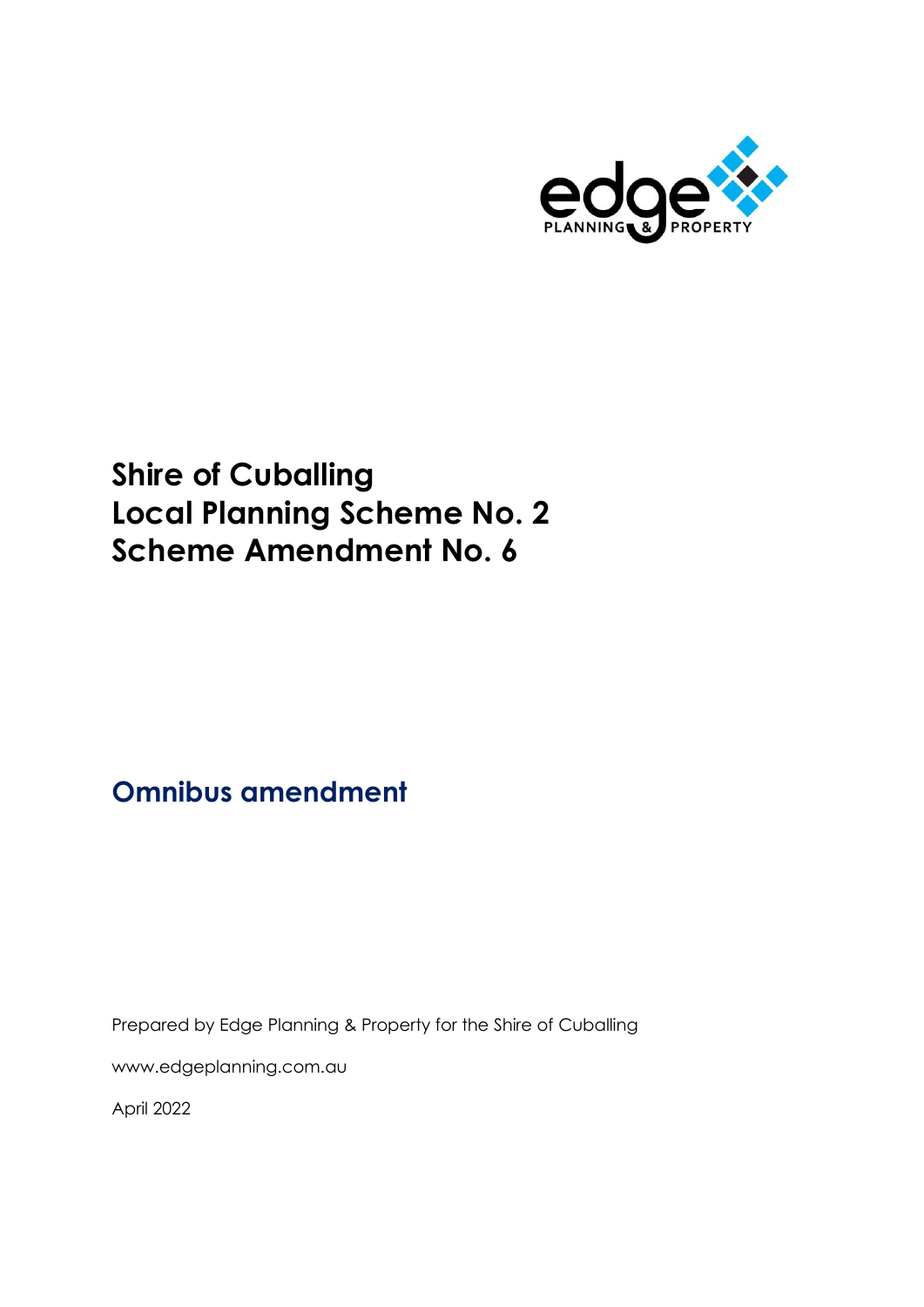#### *Planning and Development Act 2005*

#### **RESOLUTION TO PREPARE AMENDMENT TO TOWN PLANNING SCHEME**

#### **SHIRE OF CUBALLING LOCAL PLANNING SCHEME No. 2 AMENDMENT No. 6**

RESOLVED that the local government pursuant to section 75 of the *Planning and Development Act 2005*, amends the above Local Planning Scheme by:

- 1. Deleting Parts 1 (other than clause 1.6), 2, 3 (other than for the Rural Townsite zone), 4, 5 and Schedules Two, Three, Four, Five and Six from the Scheme text and replacing with Parts 1, 2, 3, 4, 5 and 6 from Model Provisions for Local Planning Schemes set out in Schedule 1 of the *Planning and Development (Local Planning Scheme) Regulations 2015* (Model Scheme Text).
- 2. Deleting, modifying and adding definitions from Schedule One, Dictionary of Defined Words and Expressions, as they have been superseded by the definitions set out in the Model Scheme Text.
- 3. Adding the Model Scheme Text definitions, plus adding other definitions to Part 6.
- 4. Extending the Aims of the Scheme in clause 1.6 (new clause 9).
- 5. Deleting the Zoning Table and replacing with a new Zoning Table with new land uses and modified permissibility.
- 6. Inserting provisions relating to car parking and vehicle access, commercial vehicle parking, signage and advertisements, landscaping, caretaker's dwellings, workforce accommodation, servicing, general appearance of buildings and preservation of amenity, servicing, mining operations and regional facilities.
- 7. Modifying provisions relating to the Rural Townsite, Rural Residential and General Agriculture Zones.
- 8. Modifying references of 'General Agriculture' zone to 'Rural' zone.
- 9. Moving the details in Schedule Four Special Use Zones to clause 21.
- 10. Modifying Schedule A Supplementary Provisions.
- 11. Adding Schedule 1 Exempted Signage and Advertisements.
- 12. Addressing administrative anomalies.
- 13. Renumbering the scheme provisions and schedules sequentially and updating any cross referencing.
- 14. Updating the Table of Contents.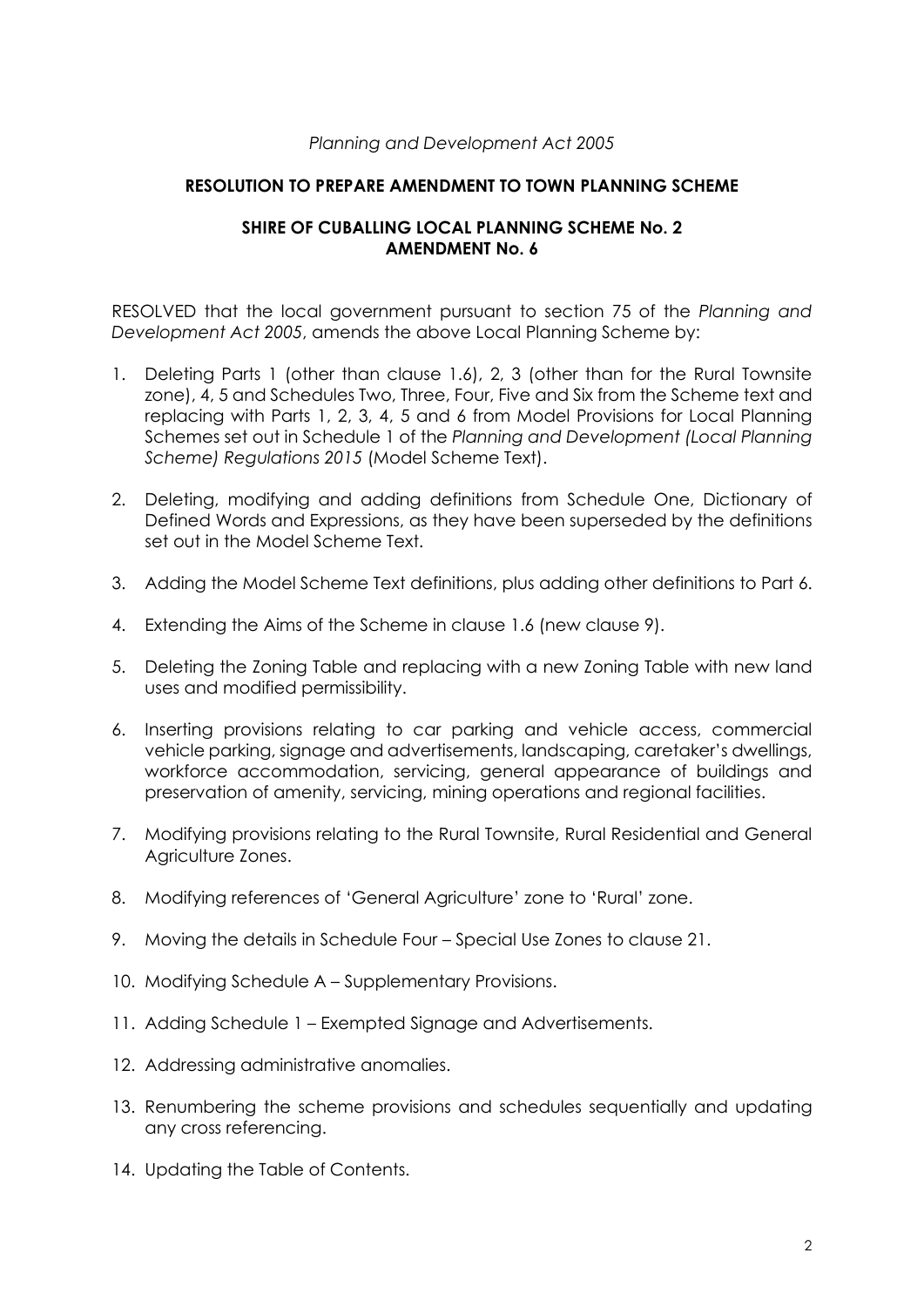15. Modifying the scheme maps through changing 'General Agriculture' zone to 'Rural' zone and changing reserve names to align with Schedule 3 – Legends used in Scheme from the *Planning and Development (Local Planning Scheme) Regulations 2015.*

The amendment is a standard amendment in accordance with part (f) and (g) of the standard amendment definition contained in Regulation 34 of the *Planning and Development (Local Planning Schemes) Regulations 2015*.

Dated this 26<sup>th</sup> day of April 2022

………………………………………………………... Mr Stan Scott CHIEF EXECUTIVE OFFICER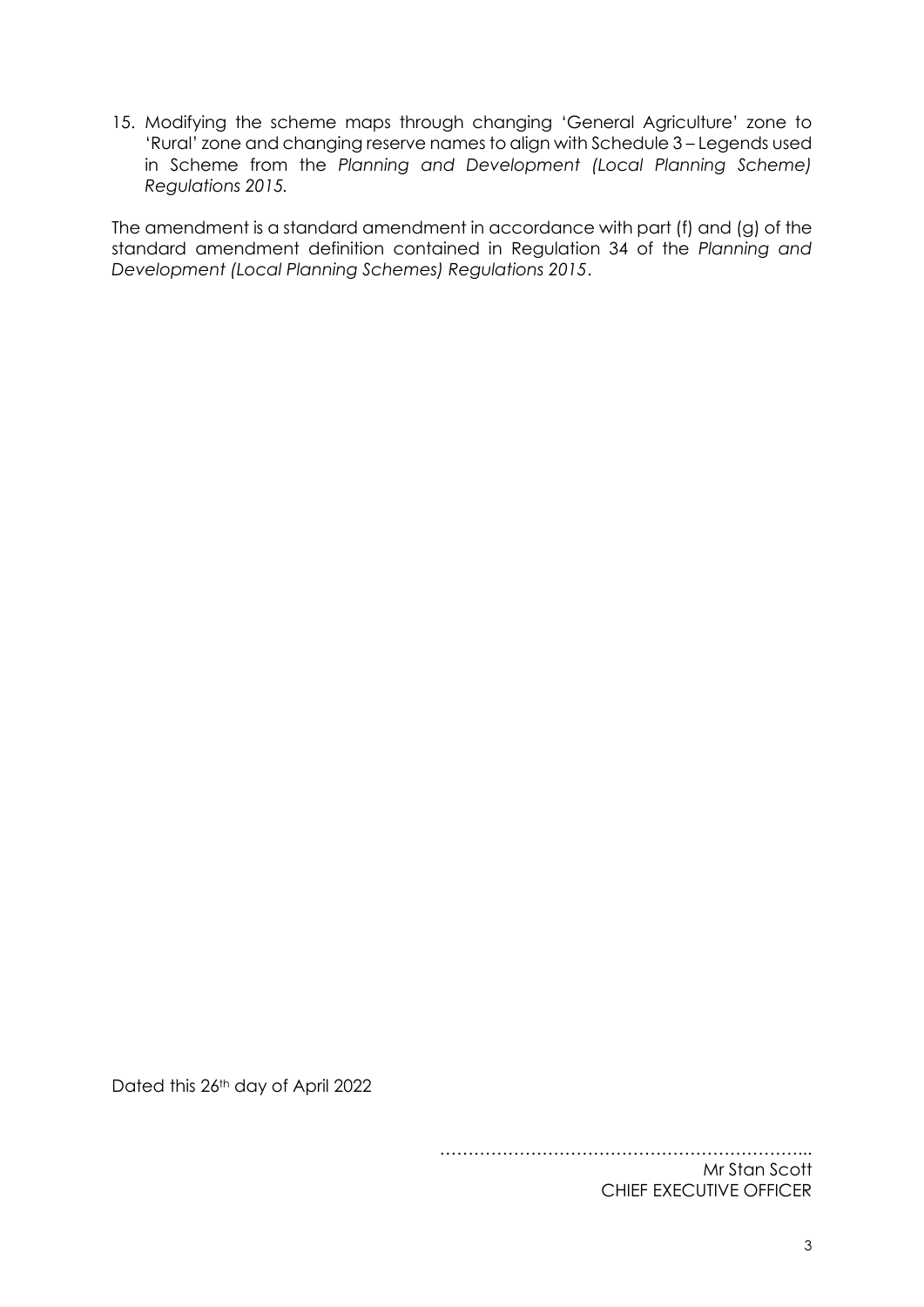# **Contents**

| <b>Section No.</b> | <b>Heading</b>                                                                                                   | Page No. |
|--------------------|------------------------------------------------------------------------------------------------------------------|----------|
|                    | Introduction                                                                                                     | 5        |
| 2                  | Background                                                                                                       | 5        |
| 3                  | Purpose of Amendment                                                                                             | 6        |
| 4                  | Conclusion                                                                                                       | 6        |
| <b>Attachment</b>  |                                                                                                                  |          |
|                    | Shire of Cuballing Local Planning Scheme No. 2<br>text showing proposed amendments in highlight<br>and strikeout |          |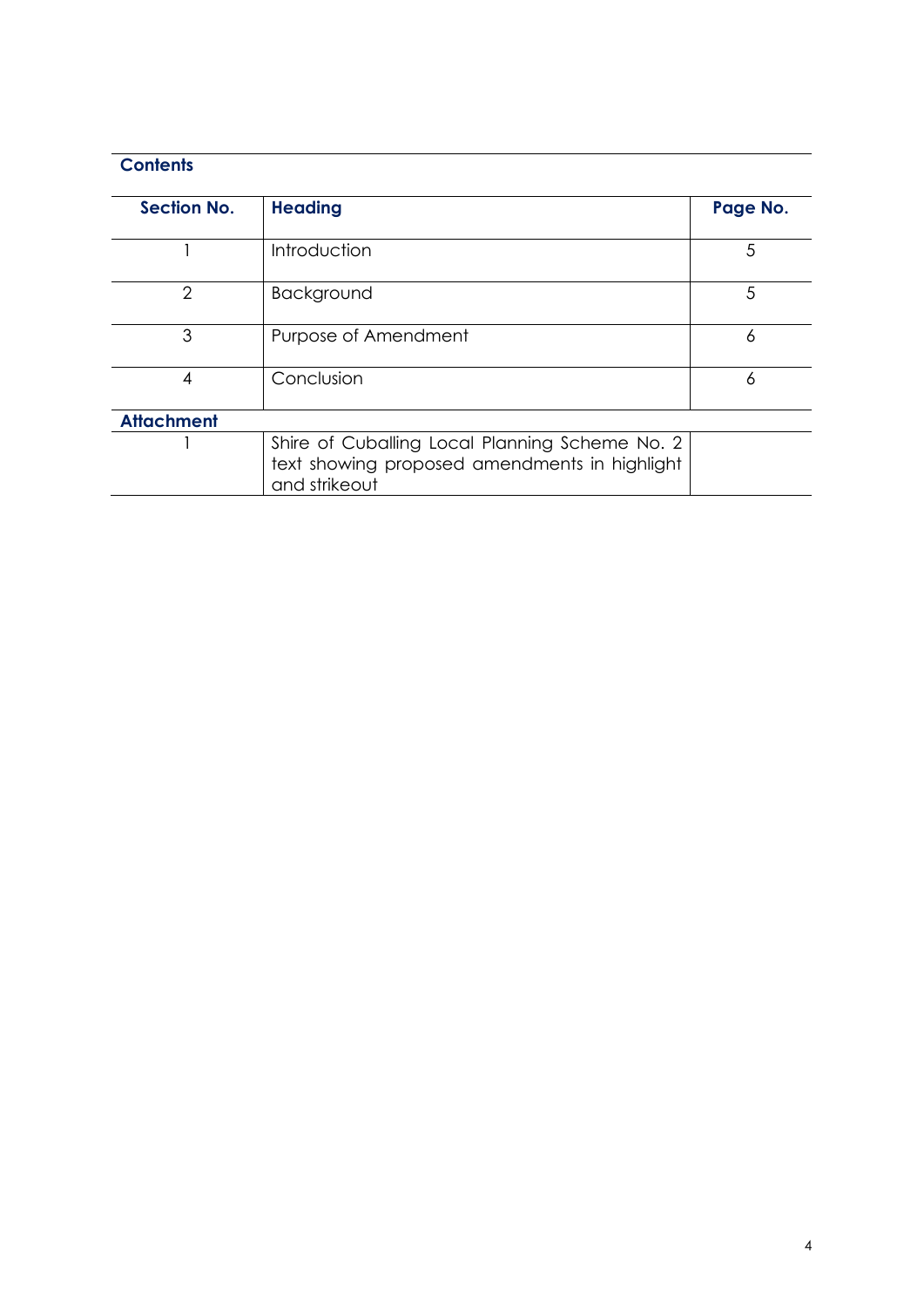#### **PROPOSAL TO AMEND A LOCAL PLANNING SCHEME**

| <b>LOCAL GOVERNMENT</b>                            |              | Shire of Cuballing                                                                                                                                                                                                                                                                                |
|----------------------------------------------------|--------------|---------------------------------------------------------------------------------------------------------------------------------------------------------------------------------------------------------------------------------------------------------------------------------------------------|
| <b>DESCRIPTION</b><br>OF<br><b>PLANNING SCHEME</b> | <b>LOCAL</b> | Shire of Cuballing Local Planning Scheme No.<br>2                                                                                                                                                                                                                                                 |
| <b>TYPE OF SCHEME</b>                              |              | District Scheme                                                                                                                                                                                                                                                                                   |
| SERIAL NO. OF AMENDMENT                            |              | 6                                                                                                                                                                                                                                                                                                 |
| <b>PROPOSAL</b>                                    |              | Undertake various amendments to the<br>scheme text to address the Model Scheme<br>Text, address emerging planning issues and<br>assist in creating an effective and efficient<br>local planning system. Additionally, to ensure<br>zone and reserve names are consistent with<br>the Regulations. |

#### **REPORT BY THE SHIRE OF CUBALLING**

#### **1. INTRODUCTION**

The purpose of this Amendment is to modify the *Shire of Cuballing Local Planning Scheme No. 2* (LPS2) to:

- Ensure consistency with the deemed provisions in Schedule 2 of the *Planning and Development (Local Planning Schemes) Regulations 2015* (the 'Regulations');
- Ensure consistency with Schedule 1 Model provisions for local planning schemes (Model Scheme Text) in the Regulations;
- Update the Zoning Table;
- Introduce provisions relating to contemporary planning matters;
- Ensure zone and reserve names are consistent with the Regulations; and
- Review opportunities to create an effective and efficient local planning system.

The Amendment is a standard amendment in accordance with part (f) and (g) of the standard amendment definition contained in Regulation 34 of the Regulations.

#### **2. BACKGROUND**

LPS2 was gazetted on 20 May 2005. Amendment No. 4 addressed the Regulations via an omnibus amendment. Based on the approved Report of Review, this Amendment seeks to ensure LPS2 is consistent with recent changes to the deemed provisions along with consistency with the Model Scheme Text.

The Regulations were gazetted on 25 August 2015. The Regulations, made under the *Planning and Development Act 2005* (the 'Act'), govern the way in which local planning schemes are prepared and amended.

Schedule 2 of the Regulations titled 'Deemed provisions for local planning schemes' apply to all planning schemes and prevail over schemes including LPS2. The deemed provisions are 'read into' schemes automatically under Section 257B of the Act. Provisions in LPS2, which are inconsistent with the deemed provisions, ceased to apply as of gazettal of the Regulations.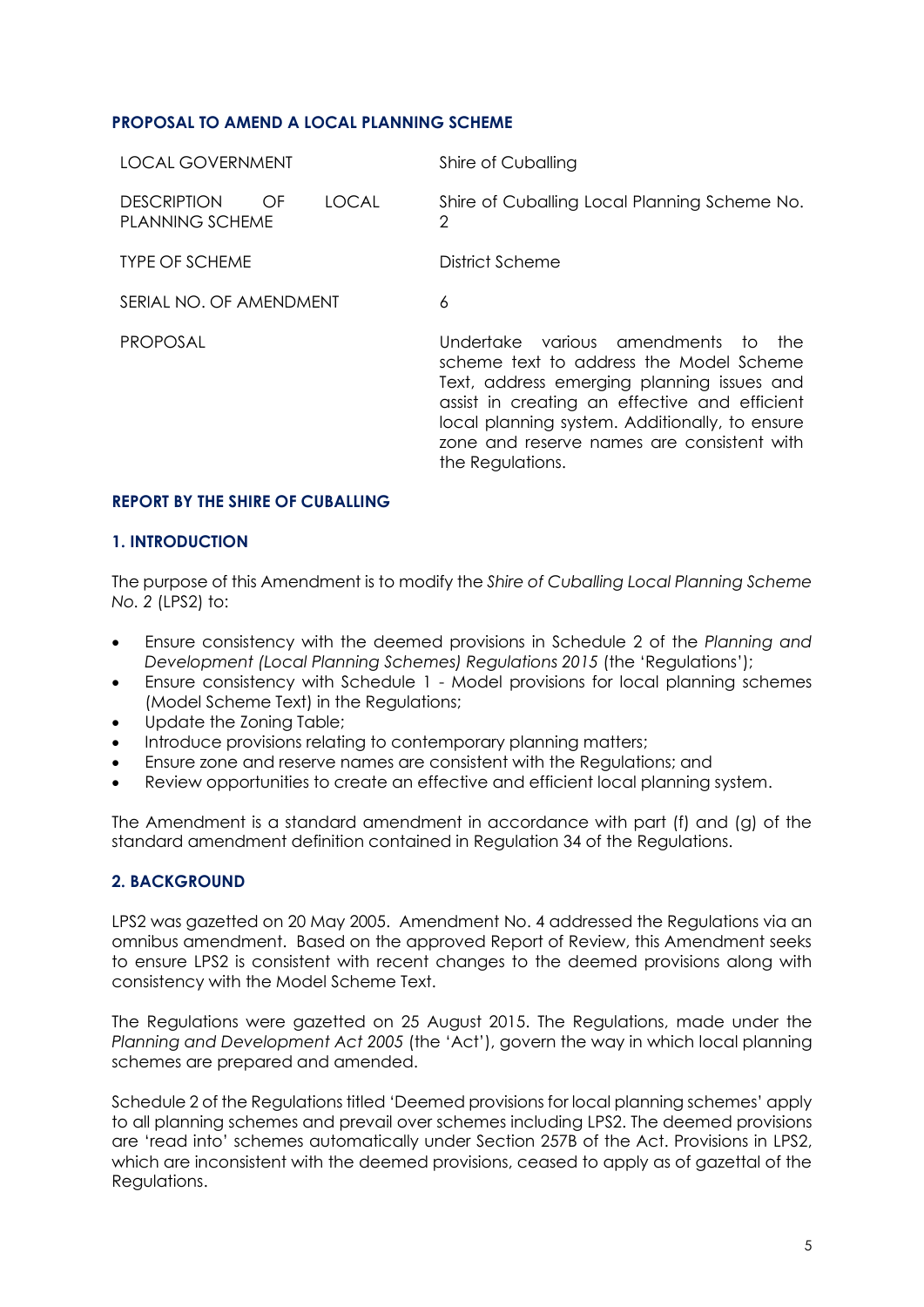The deemed provisions address a range of matters including uniform processes and procedures to schemes, such as structure plan preparation and development assessment. The Regulations are a major part of Western Australia's planning reform agenda.

As a result of recent changes to the Regulations, various parts of LPS2 are now superfluous. This Amendment is now pursued to remove provisions which have been replaced by the deemed provisions.

The local government has audited LPS2 to determine which provisions are now superseded by the Model Scheme Text. Accordingly, the Amendment also seeks consistency with Schedule 1 of the Regulations to address the Model Scheme Text.

Based on the approved Report of Review, the Amendment also updates other sections of the LPS2 text to address emerging planning issues, and to promote an effective and efficient local planning system.

#### **3. PROPOSED AMENDMENTS AND RATIONALE**

The following matters have been identified as requiring modification to ensure LPS2 is consistent with the Regulations and to reflect the needs of the local community:

- Modifying planning provisions and the order of provisions in the scheme text to reflect the Model Scheme Text;
- Deleting provisions which are now superfluous due to the Deemed Provisions;
- Adding and modifying general and land use definitions;
- The Regulations (Schedules 1 and 2) include some additions and minor modifications to the wording and structure of a number of general and land use definitions. This has been done for the purpose of clarity and readability;
- Updating the Zoning Table to provide sufficient controls but also to provide flexibility for a range of appropriate uses in the different zones as expected in a nonmetropolitan context;
- Adding provisions relating to matters including car parking and vehicle access, commercial vehicle parking, signage and advertisements, landscaping, caretaker's dwellings, workforce accommodation, servicing, general appearance of buildings and preservation of amenity, servicing, mining operations and regional facilities; and
- Ensure zone and reserve names, including on the scheme maps, are consistent with the Reaulations.

Attachment 1 outlines proposed modifications to the LPS2 text with new sections highlighted and deleted sections in strikeout. The aqua highlighted text are from the WAPC's Model Scheme Text, green highlighted text are proposed new provisions, while white text are retained provisions from LPS2.

## **4. CONCLUSION**

The proposed amendments to the LPS2 text seek to ensure consistency with the Regulations, to address emerging issues and to assist in making LPS2 a more effective and efficient planning tool.

The support of the Western Australian Planning Commission and the approval of the Minister for Planning are respectfully requested.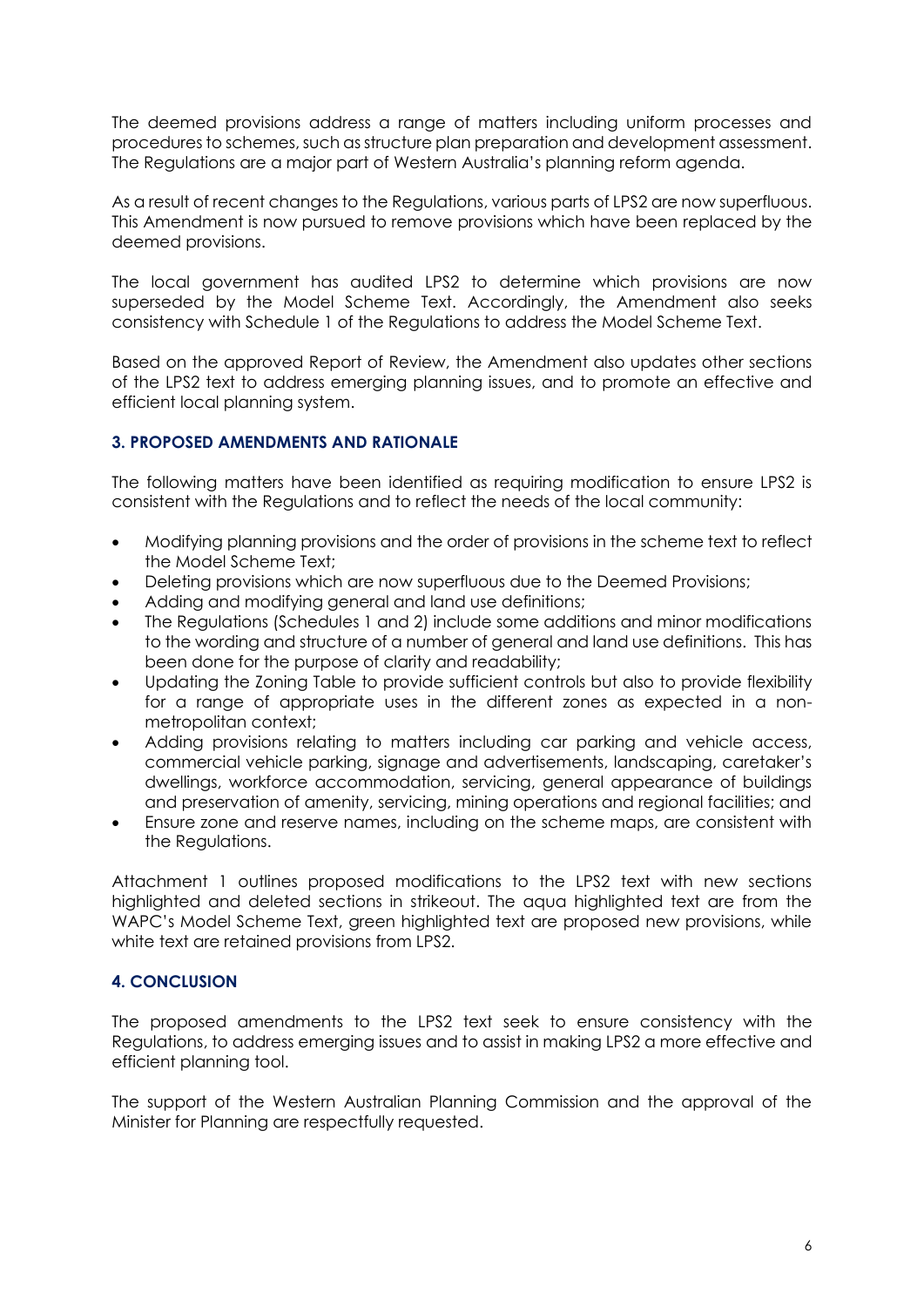#### *Planning and Development Act 2005*

#### **SHIRE OF CUBALLING**

#### **LOCAL PLANNING SCHEME No. 2**

#### **AMENDMENT No. 6**

That the Shire of Cuballing, under and by virtue of the powers conferred upon it in that behalf by the *Planning and Development Act 2005*, hereby amends the above Local Planning Scheme by:

- 1. Deleting Parts 1 (other than clause 1.6), 2, 3 (other than for the Rural Townsite zone), 4 (other than clauses 4.8 to 4.12), 5 and Schedules Two, Three, Four, Five and Six from the Scheme text and replacing with Parts 1, 2, 3, 4, 5 and 6 from Model Provisions for Local Planning Schemes set out in Schedule 1 of the Planning and Development (Local Planning Scheme) Regulations 2015 (Model Scheme Text).
- 2. Deleting, modifying and adding definitions from Schedule 1, Dictionary of Defined Words and Expressions, as they have been superseded by the definitions set out in the Model Scheme Text.
- 3. Adding the Model Scheme Text definitions, plus adding other definitions to Part 6 as follows:

*animal husbandry — intensive* means premises used for keeping, rearing or fattening of alpacas, beef, dairy cattle, goats, pigs, poultry (for either egg or meat production), rabbits (for either meat or fur production) sheep or other livestock in feedlots, sheds or rotational pens and excludes 'agriculture – extensive';

**hotel** means premises providing accommodation the subject of a hotel license under the *Liquor Licensing Act 1988*, and may include a betting agency on those premises, but does not include a tavern or motel;

**industry - rural** means premises used for an industry that:

- (a) supports and/or is associated with primary production; or
- (b) services plant or equipment used in primary production;

**nature based park** means premises that are defined in the *Caravan Parks and Camping Grounds Regulations 1997;*

**renewable energy facility** means premises used to generate energy from a renewable energy source and includes any building or other structure used in, or in connection with, the generation of energy by a renewable resource, where energy is being produced for commercial gain (i.e. solar farms as opposed to solar panels);

**residential care facility** means a residential facility providing personal and/or nursing care primarily to aged or dependent persons which, as well as accommodation, includes appropriate staffing to meet the nursing and personal care needs of residents; meals and cleaning services; furnishings, furniture and equipment. This may consist of multiple components that include residential respite (short-term) care, aged or dependent persons' dwellings and a retirement village, but does not include a hospital, rehabilitation or psychiatric facility;

**retirement village** means a development with self-contained, independent dwellings for aged or dependent persons together with communal amenities and land uses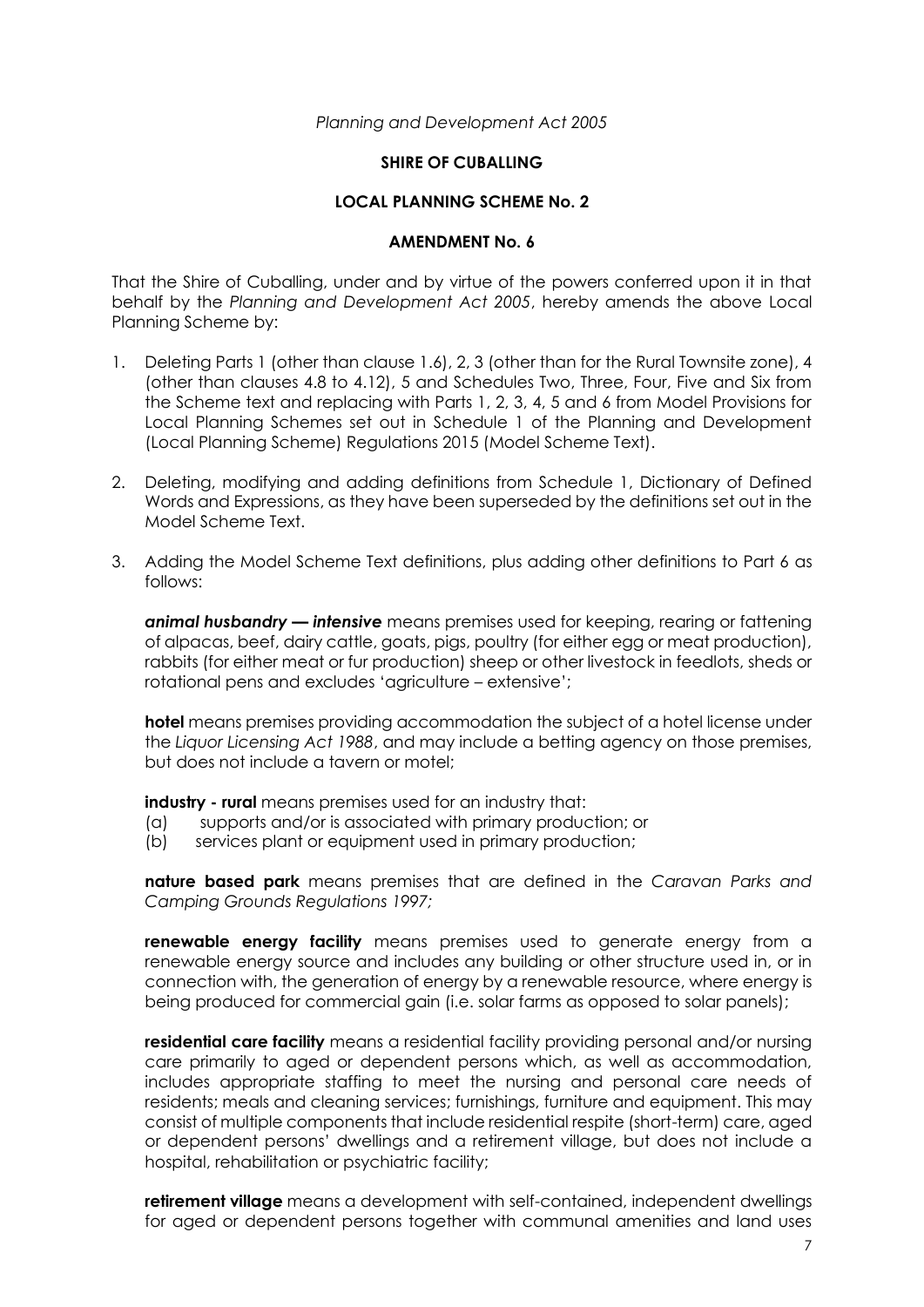incidental and ancillary to the provision of such accommodation, but does not include a development which includes these features as a component of a residential aged care facility;

#### **road house**, adding '(f)' as follows:

- (f) dump points for the disposal of black and/or grey water from recreational vehicles;
- 4. Extending the Aims of the Scheme in clause 1.6 (new clause 9) as follows:

#### **Aims of Scheme**

The aims of this Scheme are —

- (a) to encourage the sustainable development and expansion of the Cuballing and Popanyinning townsites to improve service viability while conserving or enhancing a strong sense of community;
- (b) to ensure that future subdivision and development within and near the Cuballing and Popanyinning townsites provide a broad range of housing and lifestyle choices that enhance the environment and character of the townsites;
- (c) to provide opportunities for planned, contained and sustainable rural residential and rural smallholding development with access to services and infrastructure within and abutting the existing town sites;
- (d) to assist employment and economic growth by facilitating the timely provision of suitable land for commercial, industrial and tourist development, as well as providing opportunities for home-based employment;
- (e) to encourage economic growth in rural areas by facilitating the more intensive and diversified use of rural land in appropriate areas for high value products which are compatible with surrounding farm practices and encouraging processing and value adding industries to be located within the Shire;
- (f) to protect good quality agricultural soils suitable for sustainable production from inappropriate subdivision and development for non-agricultural purposes;
- (g) to promote the sustainable management of natural resources including energy, water, land, minerals and basic raw materials by preventing land degradation and integrating land and catchment management with land use planning;
- (h) to protect the natural environment and biodiversity whilst ensuring appropriate development opportunities within the Shire are realised;
- (i) to manage the use and development of land by means of zoning and development controls to achieve compatibility between land uses, and the preservation, and where possible the enhancement of visual amenity of urban and rural uses;
- (j) to safeguard and enhance the character and amenity of the built and natural environment of the Scheme Area; and
- (k) to protect the existing local heritage by encouraging compatible development which will aid the restoration and retention of the property.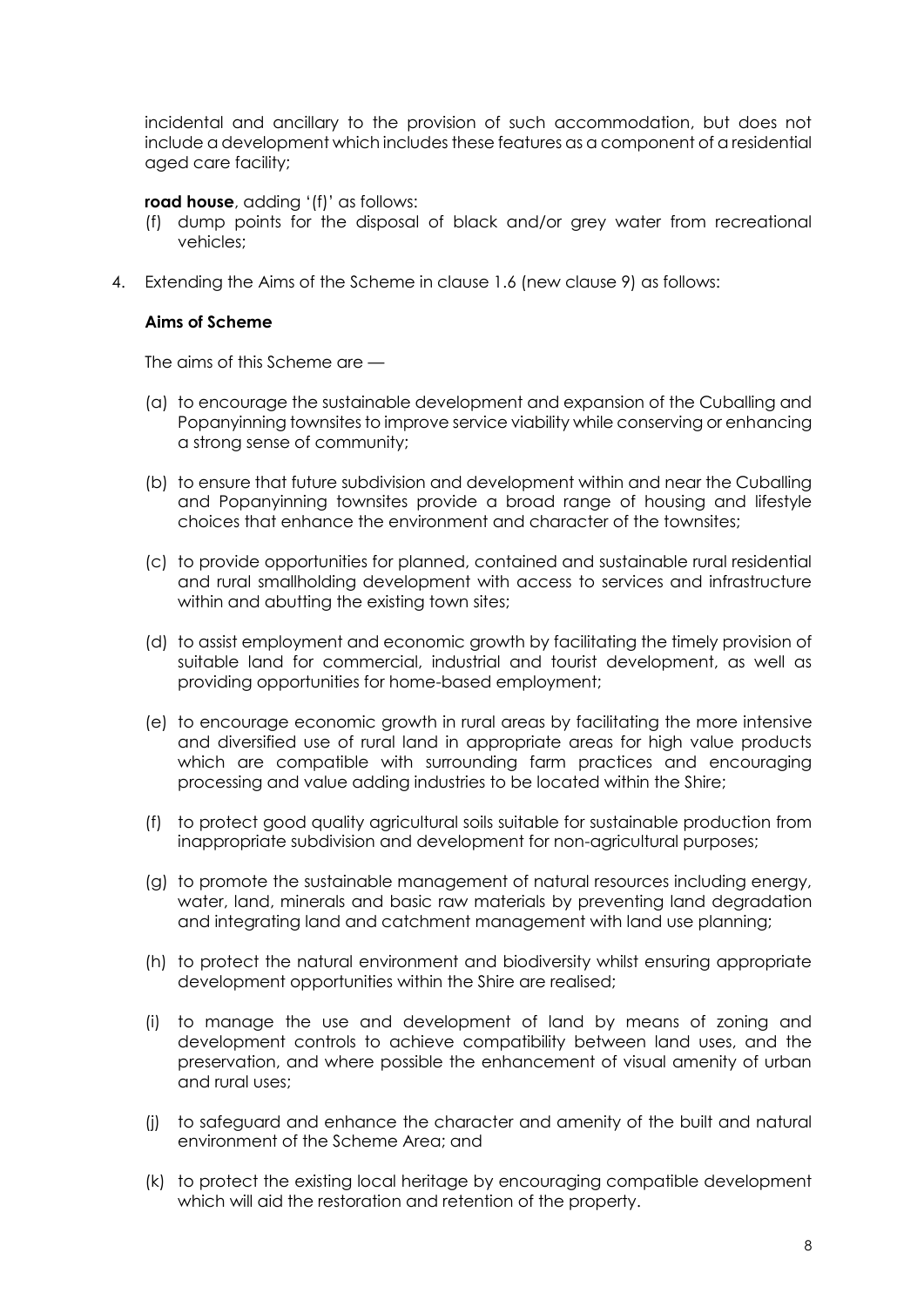5. Deleting the Zoning Table and replacing with a new Zoning Table (Table 2) with new land uses and modified permissibility as follows:

| <b>LAND USE</b>              | Rural<br>Townsite | Rural<br><b>Residential</b> | Rural        |
|------------------------------|-------------------|-----------------------------|--------------|
| Abattoir                     | Χ                 | Χ                           | Α            |
| Agriculture - extensive      | X                 | Χ                           | P            |
| Agriculture - intensive      | X                 | A                           | D            |
| Ancillary dwelling           | P                 | D                           | D            |
| Animal establishment         | Χ                 | A                           | D            |
| Animal husbandry - intensive | X                 | Χ                           | A            |
| Art gallery                  | D                 | A                           | D            |
| <b>Bed and breakfast</b>     | A                 | A                           | D            |
| Betting agency               | A                 | Χ                           | Χ            |
| <b>Brewery</b>               | A                 | A                           | A            |
| Bulky goods showroom         | D                 | X                           | Χ            |
| Caravan park                 | A                 | A                           | X            |
| Caretaker's dwelling         | D                 | X                           | D            |
| Car park                     | A                 | A                           | Χ            |
| Child care premises          | D                 | A                           | X            |
| Cinema/theatre               | D                 | Χ                           | Χ            |
| Civic use                    | D                 | D                           | D            |
| Club premises                | D                 | D                           | D            |
| Commercial vehicle parking   | D                 | D                           | P            |
| Community purpose            | D                 | D                           | D            |
| Consulting rooms             | A                 | A                           | X            |
| Convenience store            | A                 | X                           | $\sf X$      |
| Corrective institution       | X                 | $\sf X$                     | A            |
| Educational establishment    | A                 | A                           | A            |
| <b>Exhibition centre</b>     | D                 | D                           | D            |
| Family day care              | A                 | A                           | D            |
| Fast food outlet/lunch bar   | D                 | X                           | X            |
| Fuel depot                   | D                 | X                           | $\mathsf{D}$ |
| Funeral parlour              | A                 | Χ                           | Χ            |
| Garden centre                | A                 | A                           | D            |
| Grouped dwelling             | D                 | Χ                           | D            |
| Holiday accommodation        | Α                 | Α                           | Α            |
| Holiday house                | A                 | A                           | A            |
| Home business                | A                 | A                           | ${\sf P}$    |
| Home occupation              | P                 | P                           | P            |
| Home office                  | P                 | $\mathsf{P}$                | P            |
| Home store                   | A                 | Χ                           | Χ            |
| Hospital                     | A                 | Χ                           | Χ            |
| Hotel                        | A                 | χ                           | Χ            |
| Industry                     | A                 | Χ                           | A            |
| Industry - cottage           | D                 | D                           | D            |
| Industry - extractive        | Χ                 | Χ                           | A            |
| Industry - light             | D                 | X                           | A            |
| Industry - rural             | Χ                 | Χ                           | D            |
| Industry $-$ service         | D                 | Χ                           | A            |
| Liquor store - small         | D                 | Χ                           | Χ            |
| Market                       | D                 | $\mathsf X$                 | D            |
| Medical centre               | A                 | Χ                           | Χ            |
| Mining operations            | D                 | D                           | D            |
| Motel                        | A                 | Χ                           | Χ            |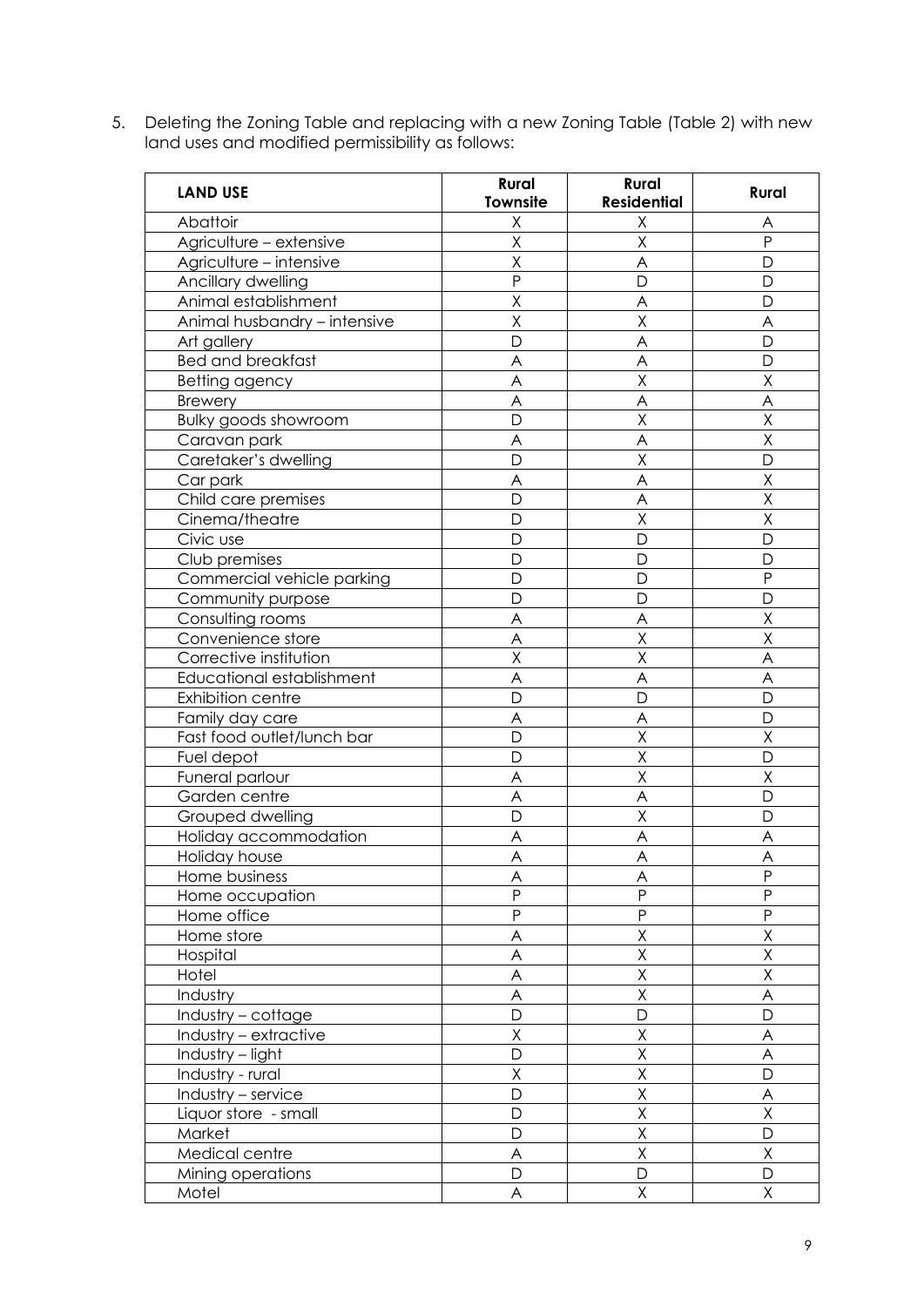| <b>LAND USE</b>                         | <b>Rural</b><br>Townsite | Rural<br><b>Residential</b> | Rural          |
|-----------------------------------------|--------------------------|-----------------------------|----------------|
| Motor vehicle, boat or caravan<br>sales | D                        | Χ                           | X              |
| Motor vehicle repair                    | A                        | A                           | D              |
| Motor vehicle wash                      | A                        | Χ                           | Χ              |
| Nature based park                       | X                        | Χ                           | D              |
| Office                                  | D                        | Χ                           | Χ              |
| Park home park                          | A                        | Χ                           | A              |
| Place of worship                        | A                        | A                           | A              |
| Reception centre                        | A                        | A                           | A              |
| Recreation - private                    | D                        | D                           | $\mathsf{D}$   |
| Renewable energy facility               | X                        | Χ                           | A              |
| Repurposed dwelling                     | D                        | D                           | D              |
| Residential building                    | D                        | D                           | D              |
| Residential care facility               | A                        | $\overline{\mathsf{x}}$     | $\overline{X}$ |
| Resource recovery centre                | A                        | X                           | D              |
| Restaurant/cafe                         | D                        | A                           | A              |
| <b>Restricted premises</b>              | A                        | Χ                           | Χ              |
| Retirement village                      | D                        | Χ                           | Χ              |
| Road house                              | A                        | X                           | A              |
| Rural home business                     | X                        | D                           | D              |
| Rural pursuit/hobby farm                | P                        | P                           | $\overline{P}$ |
| Second hand dwelling                    | D                        | D                           | D              |
| Service station                         | A                        | Χ                           | Χ              |
| Shop                                    | D                        | $\overline{\mathsf{X}}$     | $\sf X$        |
| Single house                            | $\mathsf{P}$             | $\mathsf{P}$                | $\overline{P}$ |
| Small bar                               | D                        | Χ                           | Χ              |
| Tavern                                  | A                        | Χ                           | Χ              |
| Telecommunications                      | D                        | D                           | D              |
| infrastructure                          |                          |                             |                |
| Tourist development                     | A                        | Χ                           | A              |
| Trade display                           | D                        | Χ                           | $\mathsf{D}$   |
| Trade supplies                          | Α                        | Χ                           | A              |
| Transport depot                         | Χ                        | Χ                           | A              |
| Tree farm                               | Χ                        | Χ                           | A              |
| Veterinary centre                       | A                        | A                           | A              |
| Warehouse/storage                       | A                        | Χ                           | D              |
| Waste disposal facility                 | Χ                        | Χ                           | A              |
| Waste storage facility                  | A                        | Χ                           | D              |
| Winery                                  | A                        | A                           | A              |
| Workforce accommodation                 | A                        | Χ                           | A              |

6. Inserting provisions relating to car parking and vehicle access, commercial vehicle parking, signage and advertisements, landscaping, caretaker's dwellings, workforce accommodation, servicing, general appearance of buildings and preservation of amenity, servicing, mining operations and regional facilities as follows:

#### **34. Car parking and vehicle access requirements**

- (1) Car parking shall be provided, in accordance with Table 5 and in accordance with the standards and requirements, including parking space layouts and dimensions, as set out in the relevant Australian Standard.
- (2) The local government may require the provision of spaces for cycle racks and vehicles for the disabled as considered necessary.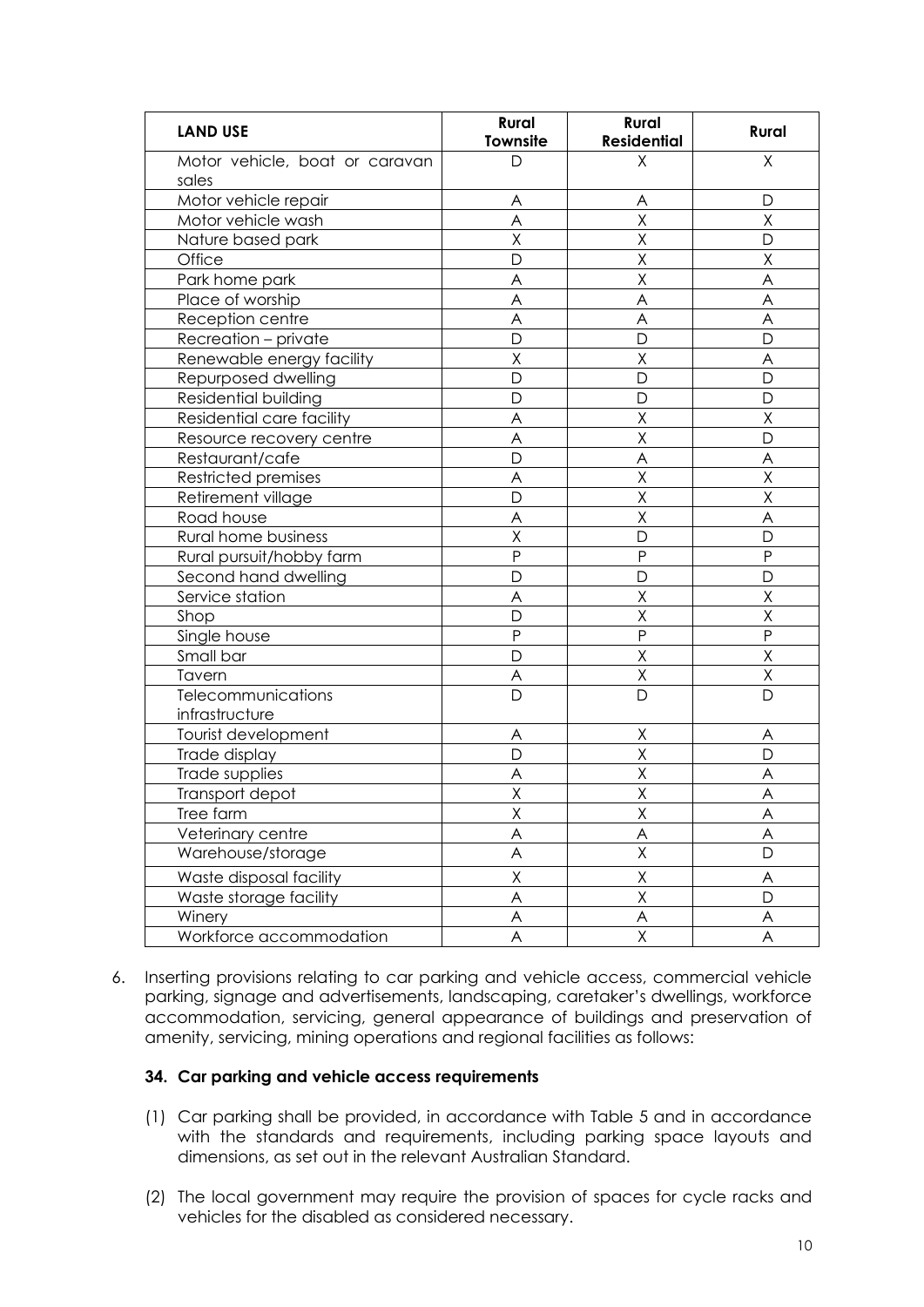- (3) Where land is to be developed or used for purposes not mentioned in Table 5, or where a standard or requirement is not specified in the Scheme, the local government shall determine in each case the number of spaces to be provided on the land having due regard to the -
	- (a) nature of the proposed development;
	- (b) number of employees or others likely to be employed or engaged in the use of the land;
	- (c) anticipated demand for visitor parking; and
	- (d) orderly, proper and sustainable planning of the area.
- (4) Car parking requirements shall be provided on the site the subject of the proposed development or land use, or in the immediate vicinity thereof provided that arrangements for the permanent retention of that parking can be set in place to the satisfaction of the local government.
- (5) The size of car parking spaces and the vehicular driveways providing entry to, or exit from, a parking area shall meet the minimum requirements set out in Table 6.
- (6) Where an applicant can demonstrate to the satisfaction of the local government that there is not the demand for the number of parking spaces specified in Table 5, or that other off-street parking facilities are available and that these facilities can be shared with a nearby land use, the local government may vary parking requirements specified in Table 5.
- (7) All parking, loading and access areas shall be constructed prior to occupation of the development or at such time as may be agreed in writing between the local government and the proponent. Such areas shall be maintained by the landowner to the satisfaction of the local government.
- (8) Where the local government is satisfied that an application for development approval cannot provide the minimum car parking requirements on site, the local government may accept a cash payment in lieu of the provision of car parking spaces, subject to requirements specified by a local planning policy.

| <b>Use</b>               | Minimum Number of Parking Spaces to be Provided                                            |
|--------------------------|--------------------------------------------------------------------------------------------|
| <b>Bed and Breakfast</b> | 1 per bedroom                                                                              |
| Caravan Park             | 1.25 per unit, bay or tent site                                                            |
| Civic Use                | 1 per 40m <sup>2</sup> Gross Floor Area (GFA)                                              |
| Club Premises            | per 50m <sup>2</sup> GFA, or where licensed: 1 per 5m <sup>2</sup> and other activity area |
| Consulting Rooms /       | 4 per practitioner for the first practitioner and 2 bays for each                          |
| <b>Medical Centre</b>    | practitioner thereafter                                                                    |
| <b>Family Day Care</b>   | 1 per staff member + 2 extra spaces for the picking up and setting                         |
|                          | down of persons                                                                            |
| Fast<br>Food             | 1 per 4 seated patrons                                                                     |
| Outlet/Lunch Bar         |                                                                                            |
| Recreation - private     | per 40m <sup>2</sup> GFA                                                                   |
| Hotel                    | per 5m <sup>2</sup> public area + 1 per bedroom                                            |
| Industry                 | 1 per 100m <sup>2</sup> GFA                                                                |
| ୡ<br>Light<br>Service    | 1 per 50m <sup>2</sup> GFA                                                                 |
| Industry                 |                                                                                            |
| Liquor Store             | 1 per 40m <sup>2</sup> GFA                                                                 |
| Motel                    | per unit + 1 per 25m <sup>2</sup> service area                                             |
| Office                   | 1 per 40m <sup>2</sup> GFA                                                                 |

#### **Table 5: Car parking requirements**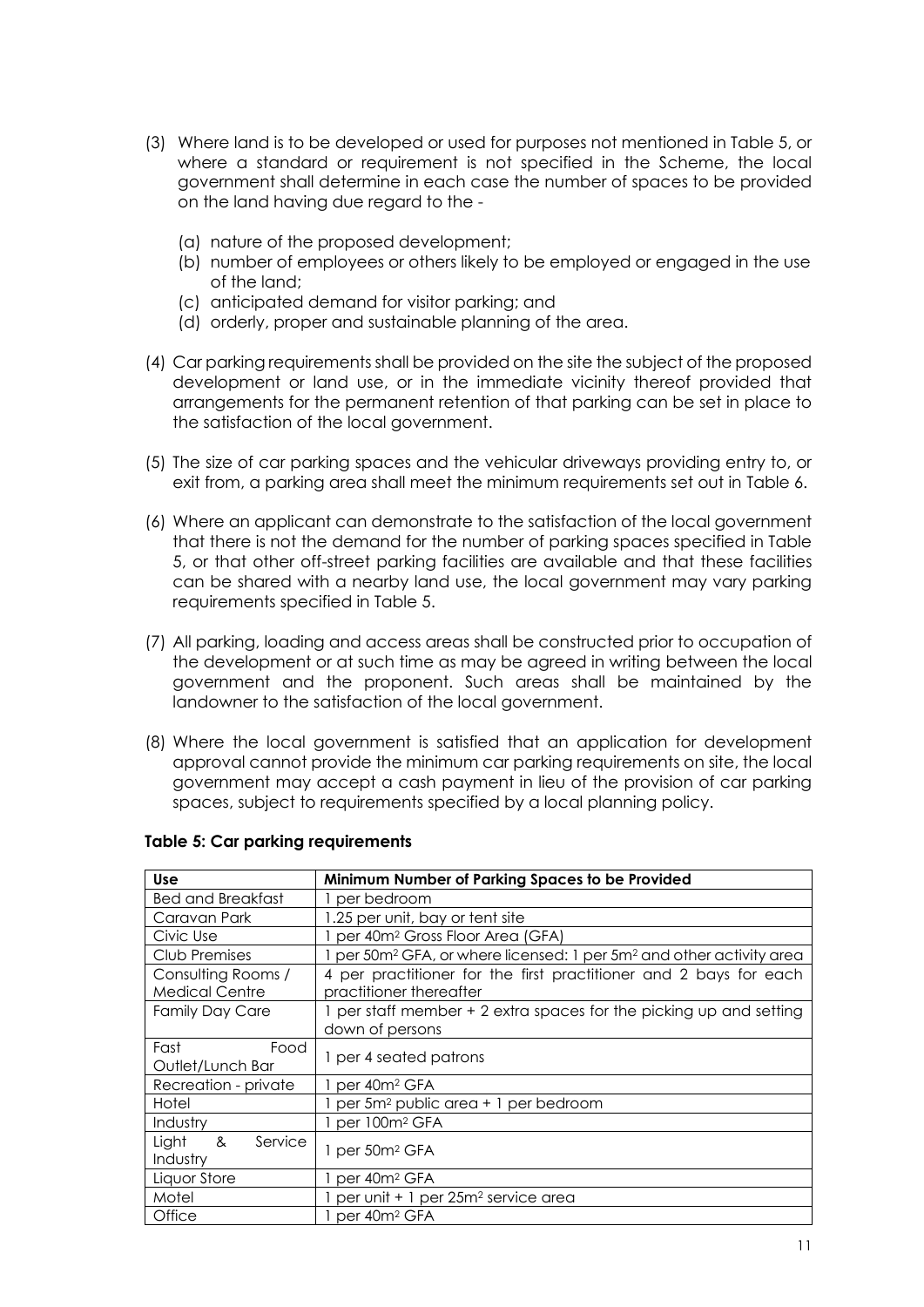| Cinema / theatre           | 1 per 4 seats provided                                        |
|----------------------------|---------------------------------------------------------------|
| Place of Worship           | 1 per 4 seats provided                                        |
| Residential                | As per the Residential Design Codes                           |
| Restaurant/cafe            | per 4 patrons                                                 |
| Service Station            | per 200m <sup>2</sup> gross site area                         |
| Shop                       | 1 per 40m <sup>2</sup> GFA                                    |
| <b>Bulky goods</b>         | 1 per 50m <sup>2</sup> GFA                                    |
| showroom                   |                                                               |
| <b>Tourist Development</b> | per unit or dwelling + 1 space per staff member               |
| Tavern                     | per 5m <sup>2</sup> public area                               |
| <b>Veterinary Centre</b>   | 4 per practitioner                                            |
| Warehouse / storage        | 1 per 100m <sup>2</sup> GFA                                   |
| Other Uses Not Listed      | Determined by the local government after consideration of the |
|                            | parking need generated by the use and/or outlined in a Local  |
|                            | Planning Policy.                                              |

#### **Table 6 - Parking dimensions**

| Parking<br>angle                         | Width of<br>bay (m) | Length of<br>bay (m) | Depth of<br>bay (m) | Minimum<br>manoeuvring<br>depth (m) | Minimum total depth<br>(m) |
|------------------------------------------|---------------------|----------------------|---------------------|-------------------------------------|----------------------------|
|                                          |                     |                      | (a) One-way access  |                                     |                            |
| 90°                                      | 2.6                 | 5.5                  | 5.0                 | 5.9                                 | 11.4                       |
| $75^\circ$                               | 2.6                 | 5.5                  | 6.0                 | 5.3                                 | 11.3                       |
| $60^\circ$                               | 2.6                 | 5.5                  | 6.1                 | 5.0                                 | 11.1                       |
| $45^\circ$                               | 2.6                 | 5.5                  | 6.1                 | 3.6                                 | 9.7                        |
| $30^\circ$                               | 2.6                 | 5.5                  | 4.8                 | 3.3                                 | 8.1                        |
| 00 <sub>o</sub><br>(parallel<br>parking) | 3.0                 | 6.7                  | 3.0                 | 3.0                                 | 6.0                        |
|                                          |                     |                      | (b) Two-way access  |                                     |                            |
| 90°                                      | 2.6                 | 5.5                  | 5.5                 | 6.0                                 | 11.5                       |
| $75^\circ$                               | 2.6                 | 5.5                  | 6.0                 | 6.0                                 | 12.0                       |
| $60^\circ$                               | 2.6                 | 5.5                  | 6.1                 | 6.0                                 | 12.1                       |
| $45^\circ$                               | 2.6                 | 5.5                  | 6.1                 | 6.0                                 | 12.1                       |
| $30^\circ$                               | 2.6                 | 5.5                  | 4.4                 | 6.0                                 | 10.4                       |
| $00^{\circ}$<br>(parallel<br>parking)    | 3.0                 | 6.7                  | 3.0                 | 6.0                                 | 9.0                        |

#### **35. Commercial vehicle parking**

For lots containing and/or adjacent a dwelling in the Rural Townsite zone and within the Rural Residential zone, commercial vehicles shall comply with the following -

- (a) the commercial vehicle is located on freehold land;
- (b) the vehicle forms an essential part of the lawful occupation of the occupant of the single house or grouped dwelling and that occupation, if carried on upon the site, does not contravene the provisions of this Scheme;
- (c) the vehicle is not brought or taken from the lot between the hours of midnight and 6:00am; and
- (d) the vehicle is not carrying any residue hazardous or noxious material.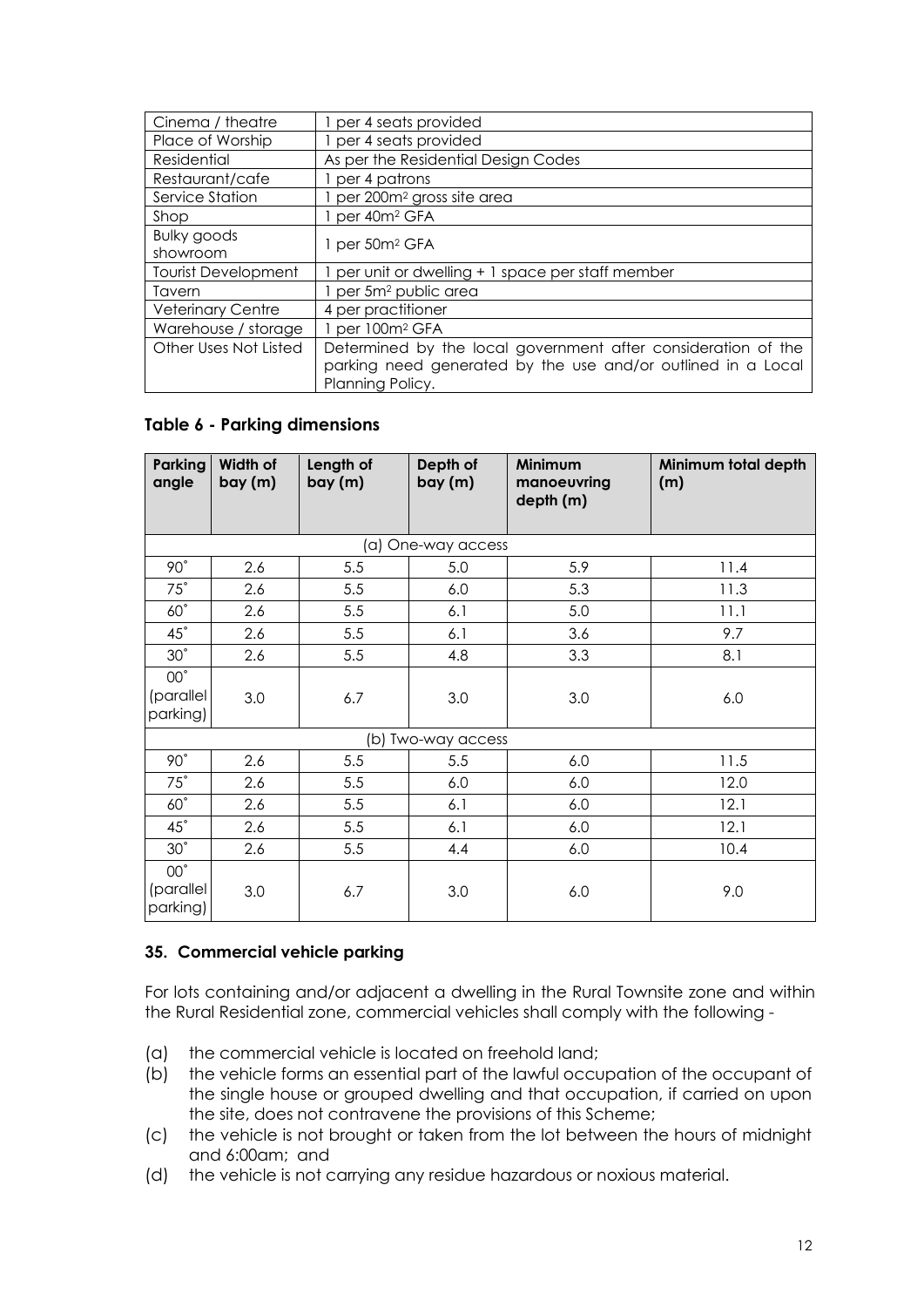#### **36. Development of land without constructed/dedicated road frontage or access**

- (1) In considering a development application for any development on land abutting an un-constructed road or a lot or location which does not have frontage to a constructed road/dedicated road, the local government may -
	- (a) place conditions to require access by means of a dedicated or constructed road or require road construction;
	- (b) where dedicated road access is available, grant development approval subject to a condition requiring the applicant to pay a sum of money in or towards the cost of constructing the road or part thereof and any other condition it considers appropriate; or
	- (c) require other legal arrangements are made for permanent legal access, to the satisfaction of the local government.
- (2) The responsible authority shall be satisfied arrangements for vehicle access are acceptable including the location of access points and construction, with regard to the impact of the proposed land use and expected traffic volume and composition on traffic flow and safety, the character and function of the road, the volume and the width of the carriageway and visibility; and the ultimate volume and type of traffic generated by the development.

#### **37. Signage and advertisements**

- (1) Advertisements that advertise goods or services which are not produced, displayed or offered for sale, or which is otherwise not relevant to, the land upon which the advertisement is located, but excluding political signage during elections, are prohibited.
- (2) Despite subclause (1), the local government will consider applications for development approval for advertisements on 'third party land' for a temporary period. The local government will have regard to the relevant Local Planning Policy.

#### **38. Landscaping**

- (1) Where landscaping is required under this Scheme or pursuant to a development approval, it shall be -
	- (a) provided in a location and standard to the satisfaction of the local government; and
	- (b) carried out at the time of the development or at such other time as may be agreed in writing between the proponent and the local government and shall thereafter be maintained to the satisfaction of the local government.
- (2) At the discretion of the local government, the landscaping requirement may include areas of natural bushland, and areas under covered ways and access driveways between a street alignment and any buildings, however garbage collection and handling spaces, other open storage areas and other driveways and parking areas shall not be included.
- (3) In order to improve the environmental amenity of areas that local government considers deficient in tree cover, local government may require as a condition of any development approval, the planting of such trees and/or groups of trees and species as specified by the local government which may include native vegetation re-establishment and/or drainage measures where considered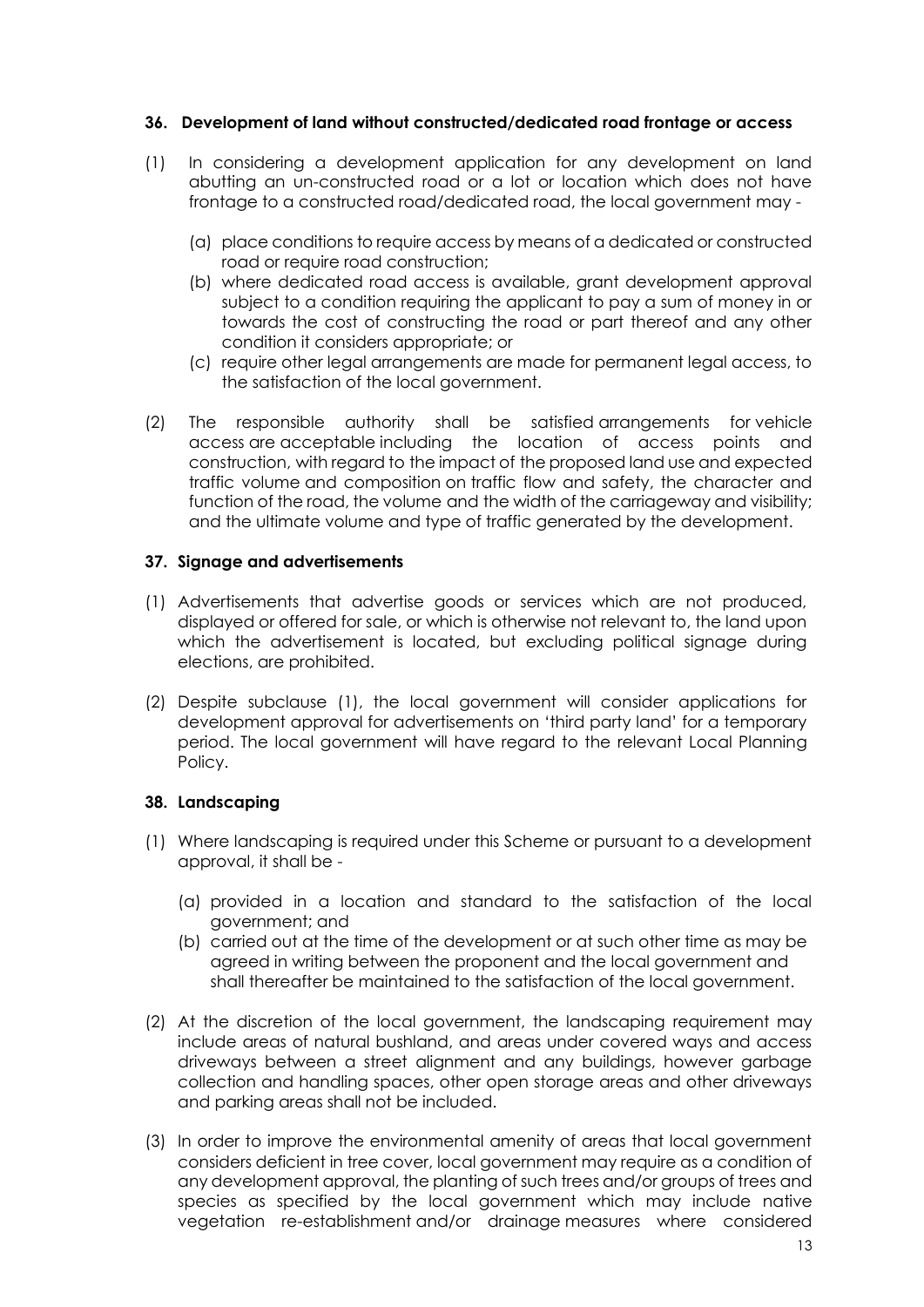necessary by the relevant public agency or local government.

#### **39. General appearance of buildings and preservation of amenity**

The local government may place conditions on any development approval granted to ensure the development will not have an adverse impact on the character of the area or the amenity and landscape quality of the locality which may address matters including -

- (a) design and appearance of the development including screening of areas used for servicing, storage and waste management;
- (b) the colour or type of materials to be used on exposed surfaces;
- (c) and the height, bulk and massing of any building;
- (d) managing and controlling impacts of development; and
- (e) the condition of a repurposed dwelling or second-hand dwelling so that it does not adversely affect the amenity of the locality.

#### **40. Ancillary dwellings**

An ancillary dwelling on land which the R-Codes do not apply must be no greater than 100m², be co-located with the single house, must allow for the continued use of the lot for rural purposes on a rural lot and shall be constructed to a standard that ensures the visual amenity of the area is not adversely impacted.

#### **41. Caretaker's dwellings**

Caretaker's dwellings shall be -

- (a) limited to one (1) dwelling per lot;
- (b) a maximum plot ratio area of 100m²; and
- (c) incidental to the predominant use of the site.

#### **42. Workforce accommodation**

Applications for development approval for workforce accommodation shall address the following to the satisfaction of the local government -

- (a) the demonstrated need for workers accommodation necessary for the continued operation of an industry;
- (b) the suitability of the site to be developed for the proposed use;
- (c) the suitable siting of the land use in the context of surrounding existing and proposed land uses to avoid landscape impacts and land use conflicts;
- (d) all services to the dwellings from the lot boundary (including access and egress by vehicles and pedestrians) are to be shared, where applicable;
- (e) be located to minimise any amenity impacts from noise, dust, odour and light spill from the predominant land use;
- (f) maintain the amenity of the locality;
- (g) comply with the development standards of this Scheme or any R-code standards applicable; and
- (h) appropriate facility design and use including provision and/or access to recreation, entertainment and community services.

#### **43. Dwellings without reticulated mains water supply**

(1) Where any dwelling is proposed to be constructed on a lot which cannot be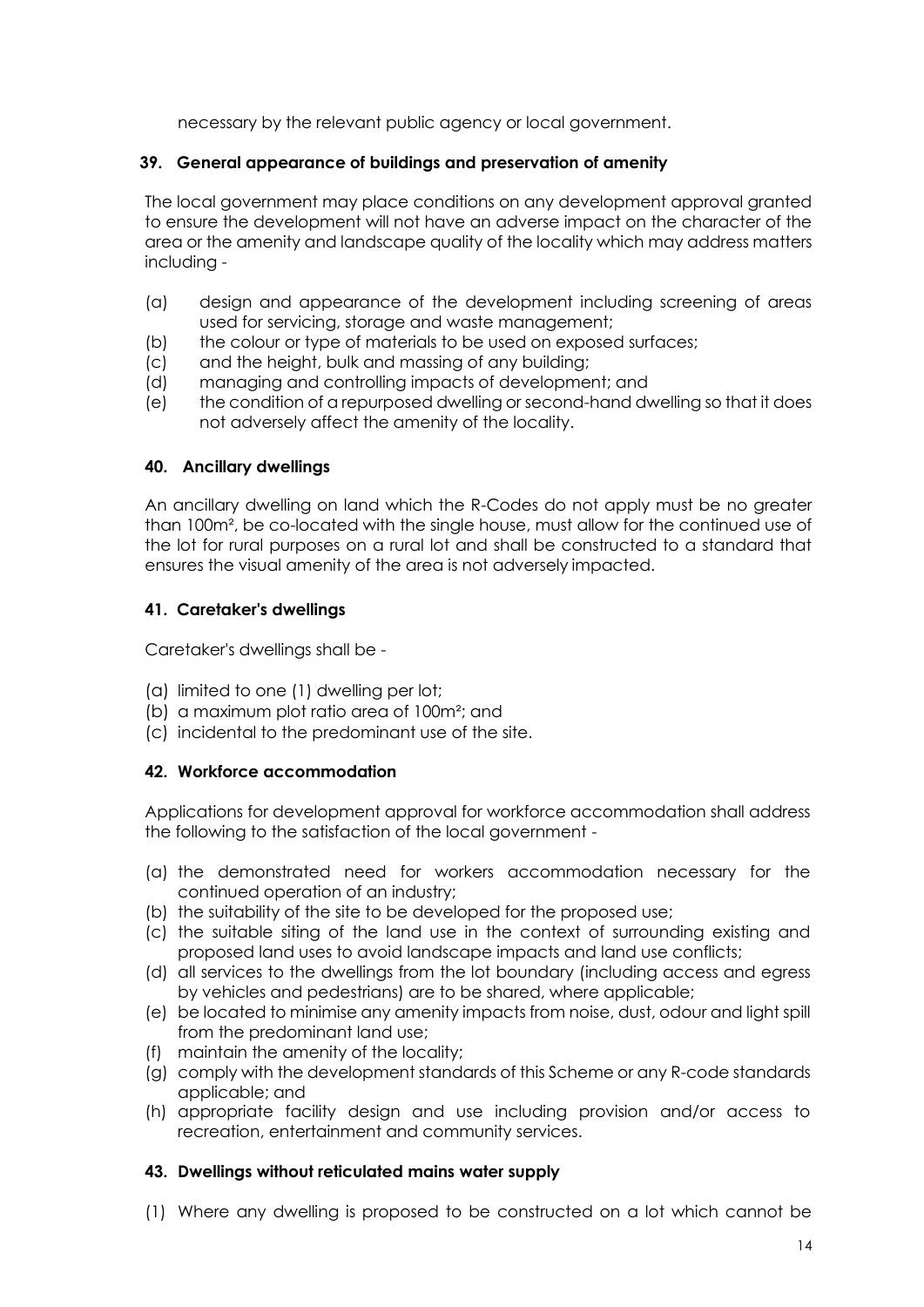connected to a reticulated mains water supply, that dwelling shall be provided with sufficient roof catchment or other methods acceptable to the local government and the provision of a rain water tank with a minimum capacity of 135,000 litres prior to occupation unless alternative arrangements are made to the satisfaction of the local government for a supply of potable water.

(2) Where additional water supplies are required for fire-fighting purposes, the capacity of the rainwater tank shall be a minimum of 10,000 litres in addition to the minimum tank size specified in clause xx along with sufficient roof catchment or other methods of water capture acceptable to the local government.

## **44. Servicing**

Development is to be serviced with power, water supply and wastewater and effluent disposal to a level commensurate with the intended land use, with arrangements in place to the satisfaction of the responsible authority and relevant agencies and in accordance with the below subclauses.

#### **45. Waterway resource management and protection**

- (1) In considering a development application which may have an impact on any water resources including waterways such as rivers, creeks, drainage lines, swamps and other wetlands, the local government shall have regard to -
	- (a) managing water balance;
	- (b) maintaining and where possible enhancing water quality;
	- (c) encouraging water conservation;
	- (d) maintaining and where possible enhancing water related environmental values, recreational and cultural values; and
	- (e) advice from relevant government agencies.
- (2) The local government may require proponents to
	- (a) prepare a foreshore management plan, drainage strategy or other document to manage impacts of proposed development and subdivision and will require the proponent, or other agreed party, to appropriately implement the plan or strategy to the satisfaction of the local government;
	- (b) undertake appropriate pre-development and post development monitoring and undertake measures deemed appropriate by the local government to address water management and protection issues.

#### **46. Development adjoining a main road or railway**

Development of noise-sensitive land uses adjoining a main road or railway may require assessment against State Planning Policy 5.4 - Road and Rail Noise to determine the likely impact of transport noise, and any required noise mitigation measures required.

#### **47. Mining operations**

In considering proposals to commercially extract minerals, the local government may, in keeping with s120 of the *Mining Act 1978,* exercise its discretion to inform the Minister for Mines and the Minister for Planning in writing that the granting of a mining lease or general purpose lease is contrary to the provisions of the Scheme and the Local Planning Strategy.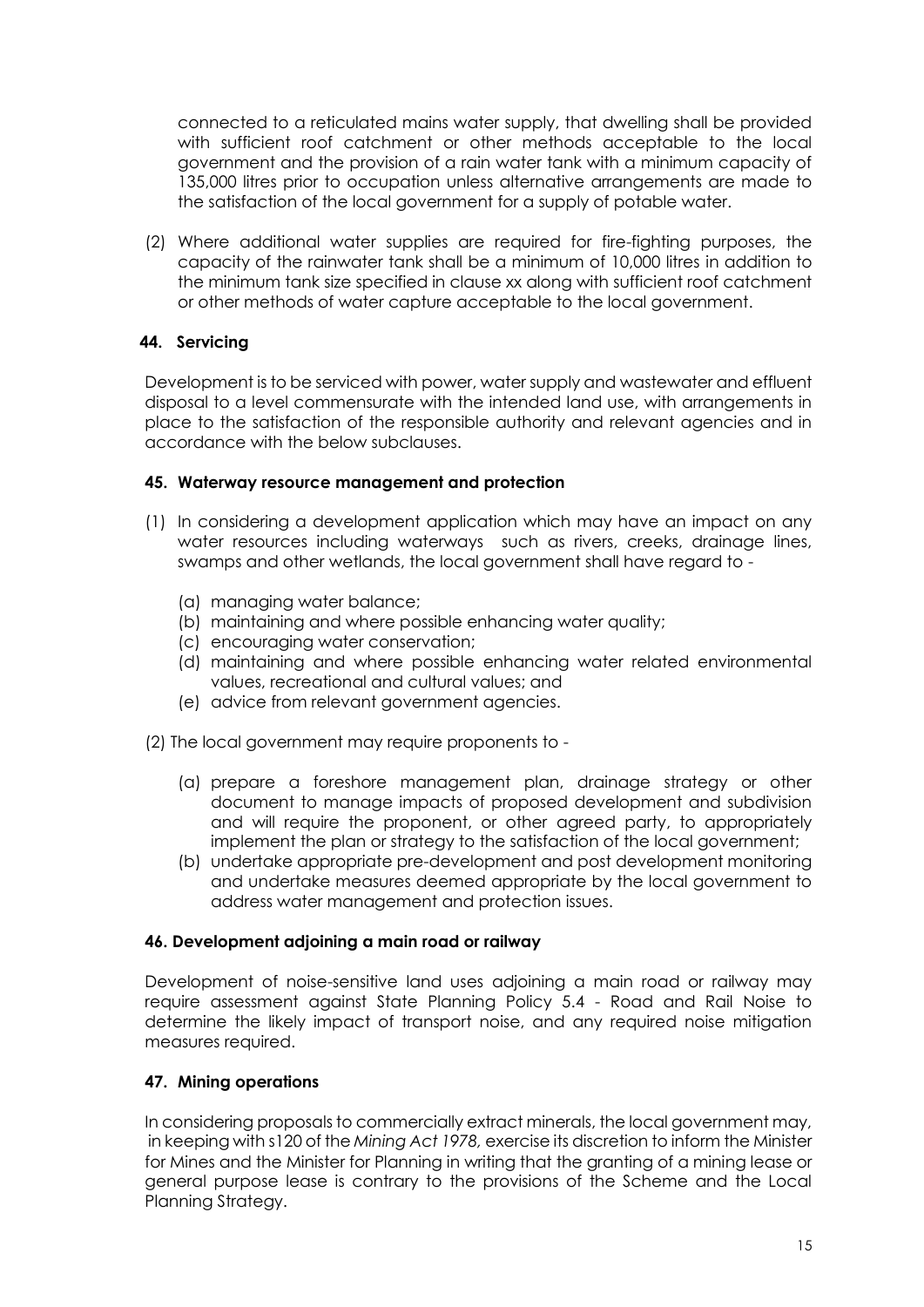#### **48. Regional facilities**

Where there are proposals including scheme amendment or development applications for a regional facility such as waste facilities and resource recovery facilities, the following shall be demonstrated -

- (a) facilities shall be located on a main road or on a road that is of a suitable standard and treatment, to accommodate significant increase in traffic volumes and freight tasks which may be generated by the proposal;
- (b) facilities shall contain or satisfactorily manage potential environmental (including water resources), noise, amenity and air quality impacts on the landholding without affecting nearby rural land uses;
- (c) facilities shall not be visually dominant within key viewsheds, and should be visually compatible with surrounding land uses and development; and
- (d) facilities shall be provided with essential services commensurate with the intended land use.
- 7. Modifying provisions relating to the Rural Townsite, Rural Residential and General Agriculture Zones as follows:

#### **49. Development in the Rural Townsite zone**

Non-residential development in the Rural Townsite zone shall meet the following site requirements -

| Maximum | Plot   Minimum Setback (metres) |      |      | Minimum          |
|---------|---------------------------------|------|------|------------------|
| Ratio   | Front                           | Side | Rear | Landscaping % of |
|         |                                 |      |      | site             |
| 0.5     | $\sim$                          |      | ں،   | 0%               |

#### **50. Development in the Rural Residential Zone**

- (1) The local government may require a Structure Plan to be prepared by the proponent and approved in the Rural Residential Zone prior to subdivision being approved where detailed planning is required to ensure coordinated development and address matters such as access, servicing, land use, environmental impact and bushfire risk.
- (2) All development in the Rural Residential zone must be located within any building envelope or outside of any building exclusion area approved (as may be shown on an approved Structure Plan, Local Development Plan or approved building envelope plan), except for -
	- (a) provision of a suitable access way to the building envelope;
	- (b) rainwater tanks;
	- (c) provision of suitable boundary fencing; and
	- (d) implementation of an approved bushfire management plan or any other general bushfire requirements.
- (3) The local government may grant development approval for variation to subclause 3 under clause 32 where -
	- (a) the objectives of the zone are not compromised;
	- (b) the visual amenity and rural character of the locality;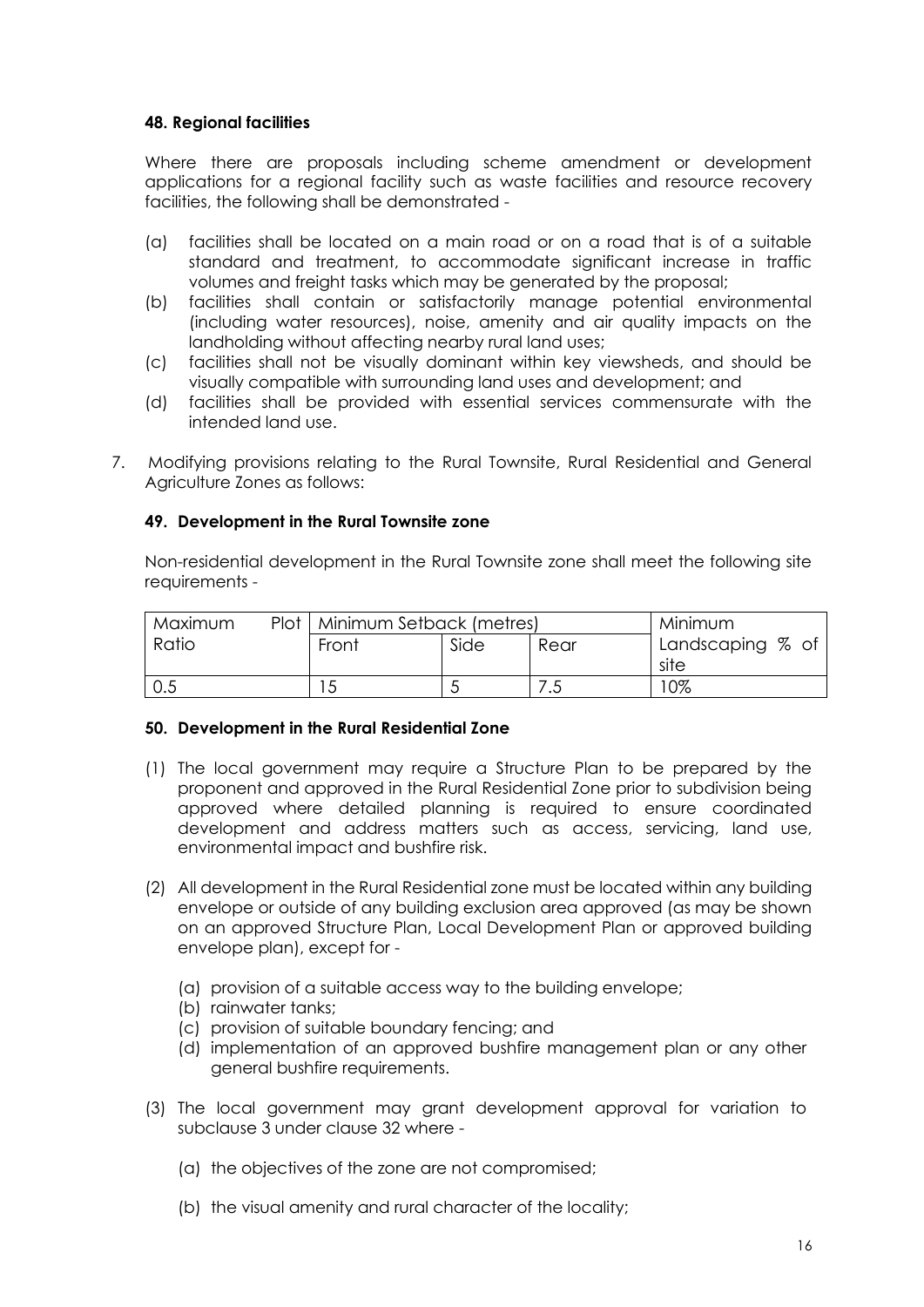- (c) development within the proposed new building envelope will not increase bushfire risk; and
- (d) the proposed size and location of the envelope can accommodate future development, including on-site sewerage disposal systems and water supply tanks, and not have a detrimental effect on the environment.
- (4) Building envelopes and building exclusion areas in the Rural Residential Zone, shall be defined for maximum flexibility for building location, but subject to -
	- (a) avoidance of impacts to significant landscape and environmental elements;
	- (b) avoidance of impacts to areas where ground or soil conditions may prejudice the structural integrity of buildings or result in potential for pollution, erosion or flooding;
	- (c) building setback requirements of the Scheme unless appropriately justified by the proponent to the satisfaction of the local government; and
	- (d) where possible, positioning any building envelope to maximise the separation distance to adjoining agricultural land and to address bushfire risk.
- (5) Unless otherwise specified by an approved structure plan, local development plan or approved building envelope plan, the building setbacks from lot boundaries in the Rural Residential Zone shall be a minimum of -
	- (a) 15 metres from primary street boundaries; and
	- (b) 10 metres from other boundaries.
- (6) A reduction of the setbacks requirements may be permitted in the Rural Residential Zone where, in the opinion of the local government, the topography, soil conditions, location or shape of the lot are such as to make adherence to the setback impractical, and the proposal otherwise meets the requirements of the Scheme.
- (7) Boundary fencing within the Rural Residential zone shall be post and minimum four strand wire, 1.0 to 1.3 metres high, or post and ring lock or similar approved by the local government. Solid fencing such as super six or pickets shall not be permitted on boundaries and shall only be permitted in proximity to buildings where the local government determines that it will not adversely affect the amenity of the area.
- (8) In the Rural Residential zone in order to conserve the rural environment of features of natural beauty all native trees shall be retained unless their removal is authorised by local government and relevant public agencies and is associated with approved works, vehicle access or required bushfire mitigation measures or the trees are dead, diseased or dangerous.

#### **51. Development in the Rural Zone**

- (1) Development in the Rural zone shall conform to the following setback requirements -
	- (a) 30 metres from road boundaries;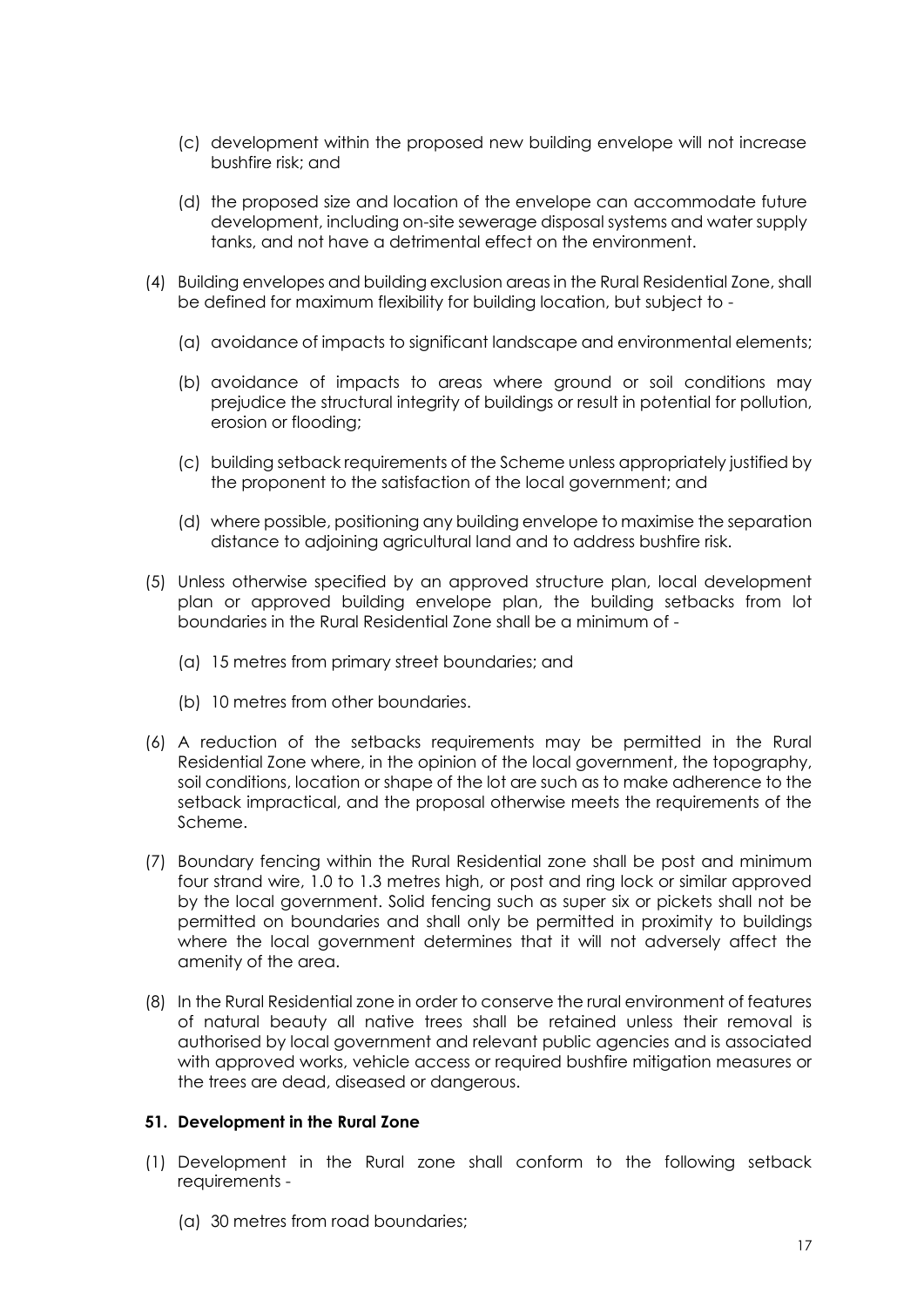- (b) 20 metres from other boundaries; and
- (c) 50 metres from a boundary with State Forest, or reserved land managed for conservation purposes.
- (2) A reduction of the setbacks requirements may be permitted in the Rural zone where, in the opinion of the local government, the topography, soil conditions, location or shape of the lot are such as to make adherence to the setback impractical, and the proposal otherwise meets the requirements of the Scheme.
- (3) The local government may grant development approval of up to two dwellings regardless of the dwelling type (e.g. grouped dwellings, caretakers dwellings, repurposed dwellings, second-hand dwelling or combinations there of) on any lot in the Rural zone, where the land is managed for agricultural production, tourism, or education purposes and where the occupants are employed in those specified predominant land uses or activities. This clause does not apply to ancillary dwellings which can be approved in addition to the two dwellings.
- (4) Notwithstanding sub-clause (3), the local government may consider, if appropriately justified by the applicant, a third dwelling (regardless of the dwelling type) on a lot in the Rural Zone where one of the existing dwellings forms part of a heritage protected place and where there is a suitable agreement, to the satisfaction of the local government (in consultation if appropriate with the Heritage Council), to conserve and appropriately maintain the heritage significance of the dwelling.
- (5) When considering an application for more than one dwelling in accordance with sub clause 3 and 4 and regardless of the dwelling type in the Rural zone, the local government will have regard to -
	- (a) the size of the subject land and its capacity to operate as a farm where used for agricultural production;
	- (b) bushfire risks;
	- (c) compatibility with adjoining and nearby uses;
	- (d) the additional dwelling(s) will not adversely detract from the rural character and amenity of the area or conflict with primary production on the subject lot or adjoining land;
	- (e) the landscape values of the area and any impact of the proposal upon these values;
	- (f) access to the existing road network is to be provided for any additional dwelling(s) and shared with any existing dwelling(s) where practicable; and
	- (g) the existence of more than one (1) dwelling on a lot in the Rural zone shall not be considered by itself to be sufficient grounds for subdivision.
- (6) The above provisions do not preclude the local government from considering proposals for workforce accommodation in the Rural zone.
- 8. Modifying references of 'General Agriculture' zone to 'Rural' zone.
- 9. Moving the details in Schedule Four Special Use Zones to clause 21.
- 10. Modifying Schedule A Supplementary Provisions through replacing with the following: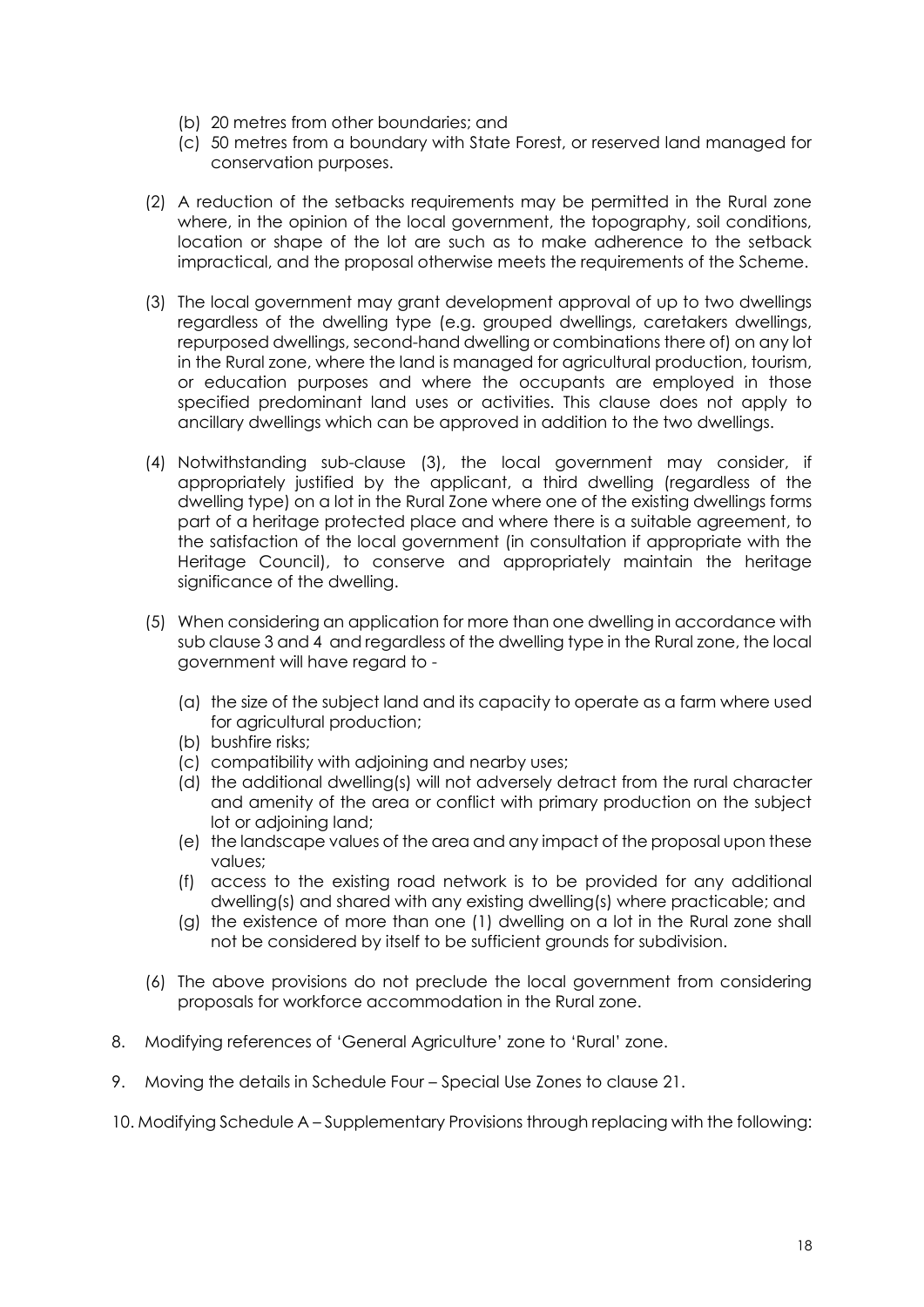#### **Schedule A - Supplemental provisions to the deemed provisions**

These provisions are to be read in conjunction with the deemed provisions (Schedule 2) set out in the *Planning and Development (Local Planning Schemes) Regulations 2015.*

61. Development approval is not required for works if –

(a) the works are of a class specified in Column 1 of an item in the Table; and (b) if conditions are set out in Column 2 of the Table opposite that item – all of those conditions are satisfied in relation to the works.

|    | <b>Table</b>                                                                                                                                                          |                                                                                                                                                                                                                                               |  |  |  |
|----|-----------------------------------------------------------------------------------------------------------------------------------------------------------------------|-----------------------------------------------------------------------------------------------------------------------------------------------------------------------------------------------------------------------------------------------|--|--|--|
|    | Column 1 - Works                                                                                                                                                      | <b>Column 2 - Conditions</b>                                                                                                                                                                                                                  |  |  |  |
| 22 | The erection or extension of<br>a single house on a lot.                                                                                                              | (a) a single house is a permitted ('P') use in the<br>zone (where the R-Codes do not apply) in which<br>that lot is located;                                                                                                                  |  |  |  |
|    |                                                                                                                                                                       | (b) the development standards set out in the<br>scheme for that particular zone<br>(including<br>boundary setbacks) are satisfied; and                                                                                                        |  |  |  |
|    |                                                                                                                                                                       | (c) the works are not in a heritage-protected<br>place or lot or location which does not have<br>access to a dedicated and/or constructed road.                                                                                               |  |  |  |
| 23 | The erection or extension of<br>an outbuilding, external<br>fixture, boundary wall or                                                                                 | (a) a single house is a permitted ('P') use in the<br>zone (where the R-Codes do not apply) in which<br>that lot is located;                                                                                                                  |  |  |  |
|    | fence, patio,<br>pergola,<br>veranda, deck, garage or<br>carport on the same lot as<br>a single house.                                                                | (b) the development standards set out in the<br>scheme for that particular zone<br>(including<br>boundary setbacks) are satisfied; and                                                                                                        |  |  |  |
|    |                                                                                                                                                                       | (c) the works are not in a heritage-protected<br>place.                                                                                                                                                                                       |  |  |  |
| 24 | The erection or installation<br>landscaping;<br>letter<br>of<br>or clothes<br>lines<br>boxes:<br>where on the same lot as a<br>single house or a grouped<br>dwelling. | Where compliant with all relevant provisions in this<br>Scheme                                                                                                                                                                                |  |  |  |
| 25 | The erection or installation<br>of advertisements.                                                                                                                    | Where exempt in Schedule 1 except in respect of<br>a sign that is to be erected or installed in heritage<br>protected place.                                                                                                                  |  |  |  |
| 26 | <b>The</b><br>filling,<br>minor<br>excavation<br>re-<br><b>or</b><br>contouring of land.                                                                              | (a) The Residential Design Codes do not apply<br>(b) There is no more than 0.9 metres change to the<br>natural ground level;<br>(c) the works are not within a flood risk area; and<br>(d) there are no other relevant scheme<br>requirements |  |  |  |
| 27 | Retaining walls.                                                                                                                                                      | (a) The Residential Design Codes do not apply;<br>and<br>(b) There is no more than 0.9 metres change to the<br>natural ground level.                                                                                                          |  |  |  |
| 28 | Satellite dishes and other<br>domestic<br>telecommunication<br>installation.                                                                                          | (a) The works comply with any relevant adopted<br>standards outlined in a local planning policy; and<br>(b) The works are not located in a heritage<br>protected place.                                                                       |  |  |  |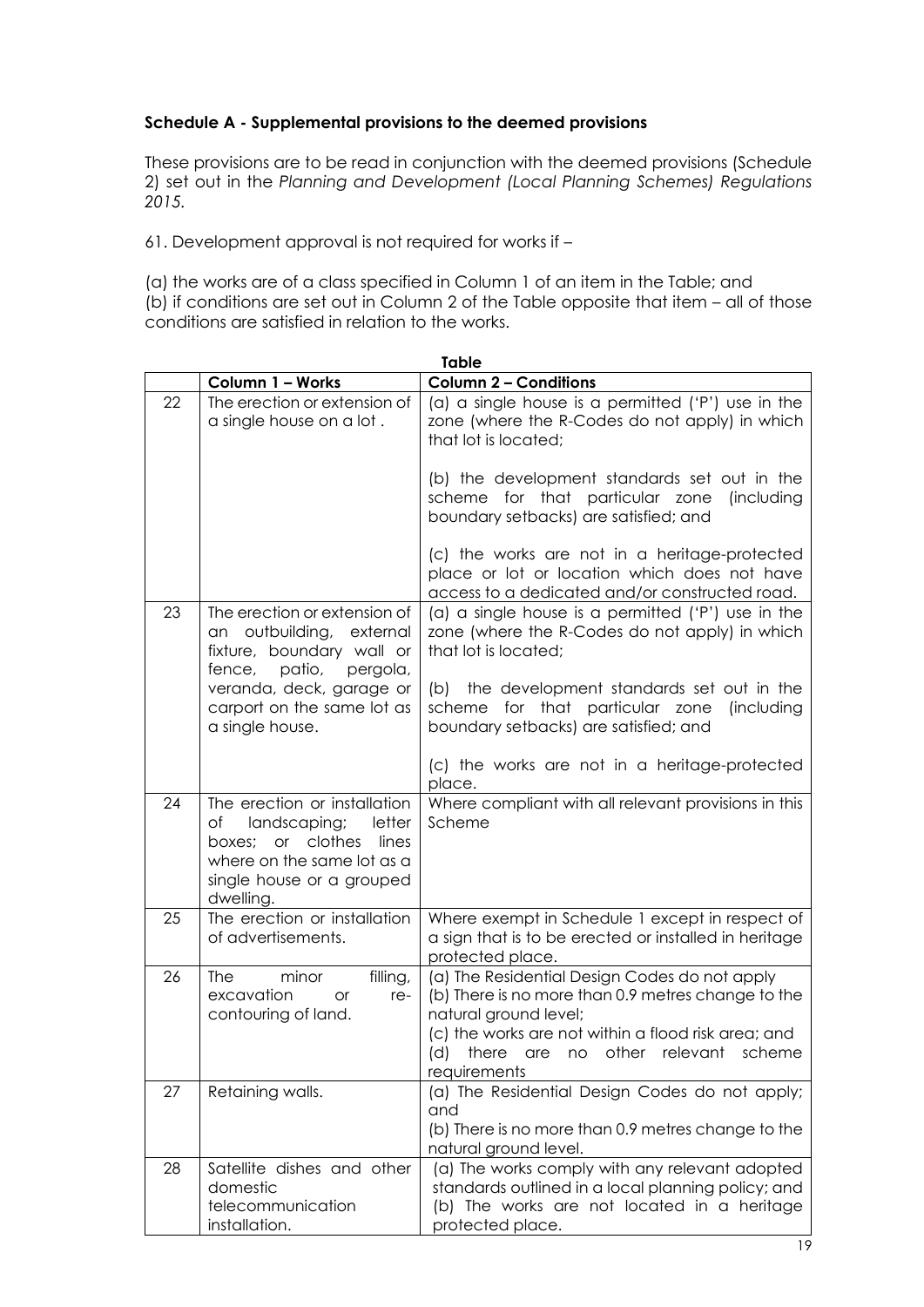| 29 | The erection or placement<br>of a sea container. | The works are in place for a maximum period of 3<br>months, unless it is associated with storing building<br>materials to support building works approved by<br>the local government.                                                                                                                                                                                                                                                                   |
|----|--------------------------------------------------|---------------------------------------------------------------------------------------------------------------------------------------------------------------------------------------------------------------------------------------------------------------------------------------------------------------------------------------------------------------------------------------------------------------------------------------------------------|
| 30 | Outbuildings.                                    | (a) The Residential Design Codes do not apply;<br>and<br>(b) The works comply with any relevant adopted<br>standards outlined in a local planning policy.                                                                                                                                                                                                                                                                                               |
| 31 | A dam.                                           | (a) It is located in the Rural or Rural Residential<br>zone for the purposes of water collection, storage,<br>and use that is directly associated<br>with<br>a lawful land use.<br>(b) It is not within 10 metres of a lot boundary or<br>natural waterway;<br>(c) It does not alter or affect waterways or water<br>table; and<br>(d) It does not direct runoff to areas other than the<br>watercourse on site and/or impacts adjoining<br>properties. |

- **Clause 61(2)(i)** Commercial vehicle parking involving one commercial vehicle per lot in the Rural Townsite or Rural Residential zones where it complies with the relevant development standards set out by the Scheme;
- **Clause61(2)( j)** the use of land in a reserve, where such land is vested in the local government or vested in a public authority:
	- (i) for the purpose for which the land is reserved under the Scheme; or
	- (ii) in the case of land vested in a public authority, for any purpose for which land may be lawfully used by that authority.
- 11. Adding Schedule 1 Exempted Signage and Advertisements.

#### **Schedule 1 - Exempted Signage and Advertisements**

| Land use/works                                                                                                                                                | Exempted sign type and number (includes the change of<br>posters on poster signs and applies to non-illuminated signs<br>unless otherwise stated) | <b>Maximum</b><br>οf<br>area<br>exempted<br>sign |
|---------------------------------------------------------------------------------------------------------------------------------------------------------------|---------------------------------------------------------------------------------------------------------------------------------------------------|--------------------------------------------------|
| Dwellings                                                                                                                                                     | One professional name-plate as appropriate.                                                                                                       | 0.2 <sup>2</sup>                                 |
| Bed and Breakfast.<br>Home<br>Occupation,<br>Holiday<br>House,<br>Family Day Care,<br>Industry-Cottage,<br>and other business<br>operating from a<br>dwelling | One advertisement describing the nature of the business<br>operating from a dwelling.                                                             | 0.2 <sup>m2</sup>                                |
| Community<br>Purpose, Place of<br>Worship<br>and<br>community<br>related use                                                                                  | One advertisement detailing the function and/or the<br>activities of the use/institution concerned.                                               | 0.2 <sup>m2</sup>                                |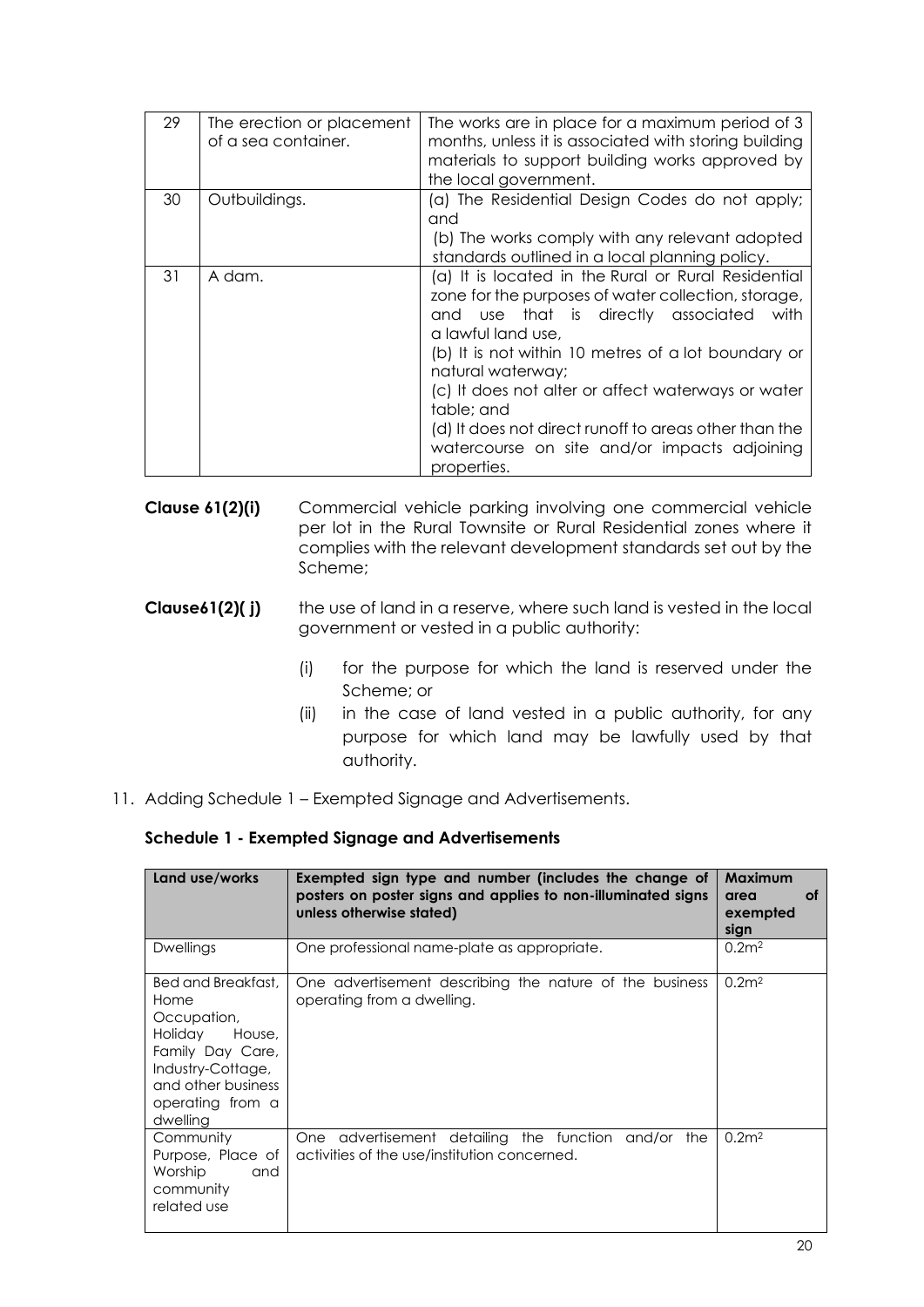| <b>Exhibition Centre</b>                                                                         | Two signs (illuminated or non-illuminated) detailing the<br>entertainment being presented from time to time at the<br>venue upon which the signs are displayed.                                                                                                                                                                                                           | Each<br>advertisemen<br>t sign not to<br>exceed 5m <sup>2</sup>                                                                                                      |
|--------------------------------------------------------------------------------------------------|---------------------------------------------------------------------------------------------------------------------------------------------------------------------------------------------------------------------------------------------------------------------------------------------------------------------------------------------------------------------------|----------------------------------------------------------------------------------------------------------------------------------------------------------------------|
| <b>Bulky</b><br>Goods<br>Showroom, Shop,<br>Convenience<br>other<br>Store and<br>commercial uses | All advertisements affixed to the building below the top of the<br>awning or, in the absence of an awning, below a line<br>measured at 2.5 metres from the ground level of the building<br>subject to compliance with Local Planning Policy                                                                                                                               | N/A                                                                                                                                                                  |
| Industrial<br>and<br>Warehouse/Stora<br>ge premises                                              | A maximum of 4 advertisements applied to or affixed to the<br>walls of the building but not including signs which project<br>above the eaves or the ridge of the roof of the building, and<br>excluding signs projecting from a building whether or not<br>those signs are connected to a pole, wall or other building.                                                   | Total area of<br>any<br>such<br>advertisemen<br>ts shall not<br>exceed 15m <sup>2</sup> .                                                                            |
|                                                                                                  | A maximum of two free-standing advertisement signs not<br>exceeding 5m in height above ground level.                                                                                                                                                                                                                                                                      | Maximum<br>permissible<br>total<br>area<br>shall<br>not<br>exceed 10m <sup>2</sup><br>and<br>individual<br>advertisemen<br>t signs shall<br>not<br>exceed<br>$6m2$ . |
| Public Places and<br>Reserves                                                                    | Advertisement signs (illuminated and non-illuminated)<br>$\alpha$<br>relating to the functions of government a public authority<br>or the local government of a municipality excluding<br>those of a promotional nature constructed or exhibited<br>by, or on behalf of any such body;                                                                                    | N/A                                                                                                                                                                  |
|                                                                                                  | Advertisement signs (illuminated and non-illuminated)<br>b)<br>required for the management or control of traffic on any<br>public road, car park, cycleway, railway or waterway<br>where such advertisement has been constructed or<br>exhibited by or at the direction of a government<br>department, public authority or the local government of<br>a municipality; and | N/A                                                                                                                                                                  |
|                                                                                                  | Advertisement signs (illuminated and non-illuminated)<br>$\mathsf{C}$<br>required to be exhibited by or pursuant to any statute or<br>regulation or the like made pursuant to powers<br>contained within a statute provided that any such<br>advertisement is constructed and/or exhibited strictly in<br>accordance with the requirements specified therein.             | N/A                                                                                                                                                                  |
| Advertisements<br>within Buildings                                                               | All advertisements placed or displayed within buildings which<br>cannot ordinarily be seen by a person outside of those<br>buildings.                                                                                                                                                                                                                                     | N/A                                                                                                                                                                  |
| All<br>classes<br>of<br>other<br>buildings<br>than single house                                  | One advertisement sign containing the name, number and<br>address of the building, the purpose for which the building is<br>used or the name and address of the managing agent<br>thereof.                                                                                                                                                                                | 0.2m <sup>2</sup>                                                                                                                                                    |
| <b>Temporary Signs</b>                                                                           | Advertising signs associated with traffic management<br>b)<br>for events provided signs are -<br>not placed on the road reserve (with the<br>(i)<br>exception of directional signs);<br>displayed for a period not exceeding 8 weeks;<br>(ii)<br>located to promote the safety of motorists,<br>(iii)<br>pedestrians and cyclists.                                        | N/A                                                                                                                                                                  |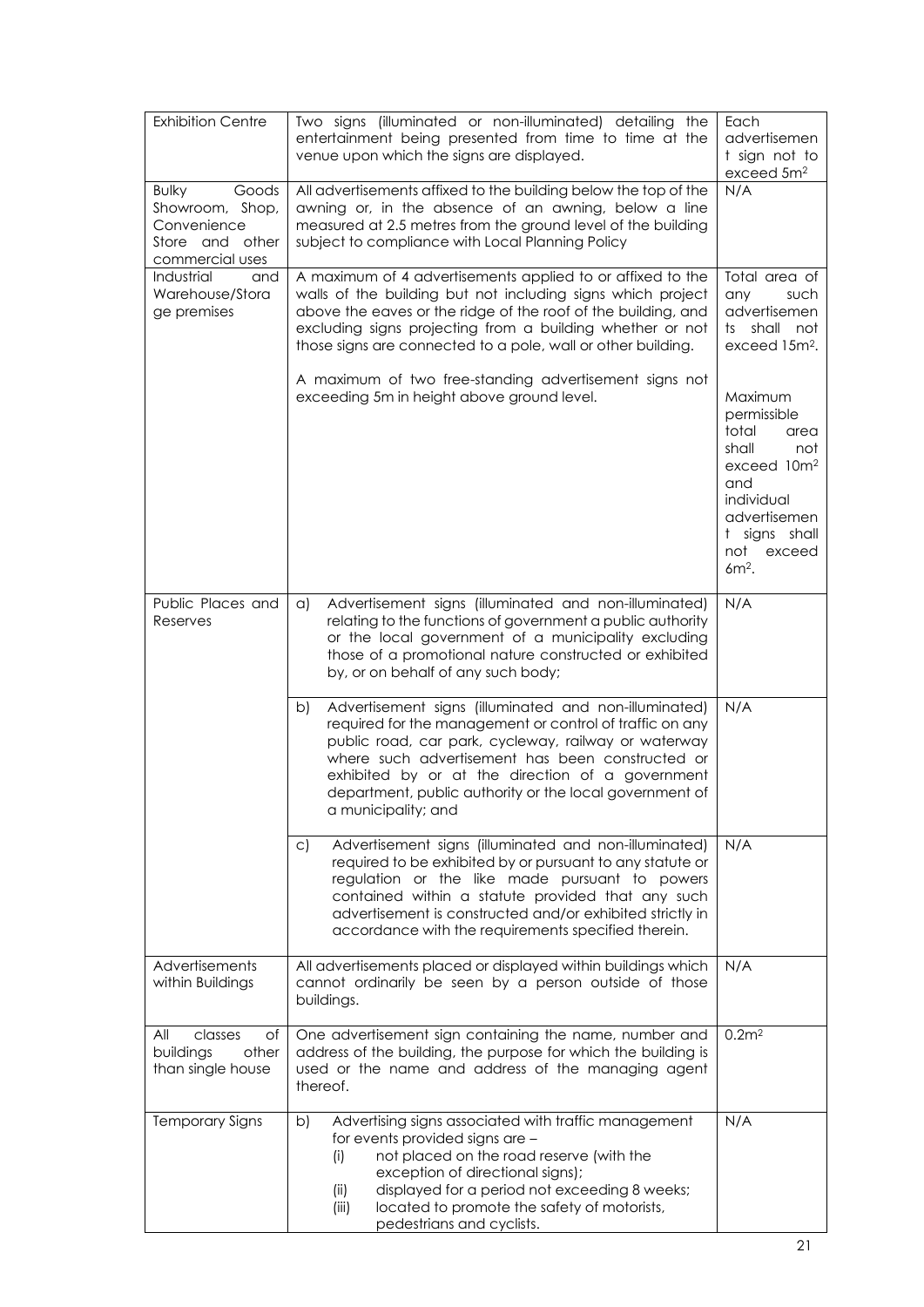|                                                                                                                                                                             | b)<br>Advertising signs associated with traffic management<br>for works on roads.                                                                                                               |                                                                            |
|-----------------------------------------------------------------------------------------------------------------------------------------------------------------------------|-------------------------------------------------------------------------------------------------------------------------------------------------------------------------------------------------|----------------------------------------------------------------------------|
| <b>Building</b><br>Construction Sites<br>(advertisement<br>signs<br>displayed<br>for<br>the<br>only<br>duration<br>the<br>Οf<br>construction<br>$\alpha$ s<br>follows):     |                                                                                                                                                                                                 |                                                                            |
| (i)<br>Dwellings and<br>grouped<br>dwellings                                                                                                                                | One advertisement per street frontage containing details of<br>the project and the contractors undertaking the construction<br>work.                                                            | 2m <sup>2</sup>                                                            |
| Property<br>Transactions                                                                                                                                                    |                                                                                                                                                                                                 |                                                                            |
| Advertisement<br>signs displayed for<br>the duration of a<br>period over which<br>property<br>transactions<br>are<br>offered<br>and<br>negotiated<br>$\alpha$ s<br>follows. |                                                                                                                                                                                                 |                                                                            |
| (a) Dwellings                                                                                                                                                               | One sign per street frontage for each property relating to the<br>sale, leasing or impending auction of the property at or upon<br>which the sign is or the signs are displayed.                | Each<br>sign<br>shall<br>not<br>exceed<br>an.<br>area of 2m <sup>2</sup> . |
| Shop                                                                                                                                                                        | All advertisements affixed to the building below the top of the<br>awning, or in the absence of an awning, below a line<br>measured at 5 metres from the ground floor level of the<br>building. | N/A                                                                        |

- 12. Addressing administrative anomalies.
- 13. Renumbering the scheme provisions and schedules sequentially and updating any cross referencing.
- 14. Updating the Table of Contents.
- 15. Modifying the scheme maps through changing 'General Agriculture' zone to 'Rural' zone and changing reserve names to align with Schedule 3 – Legends used in Scheme from the *Planning and Development (Local Planning Scheme) Regulations 2015.*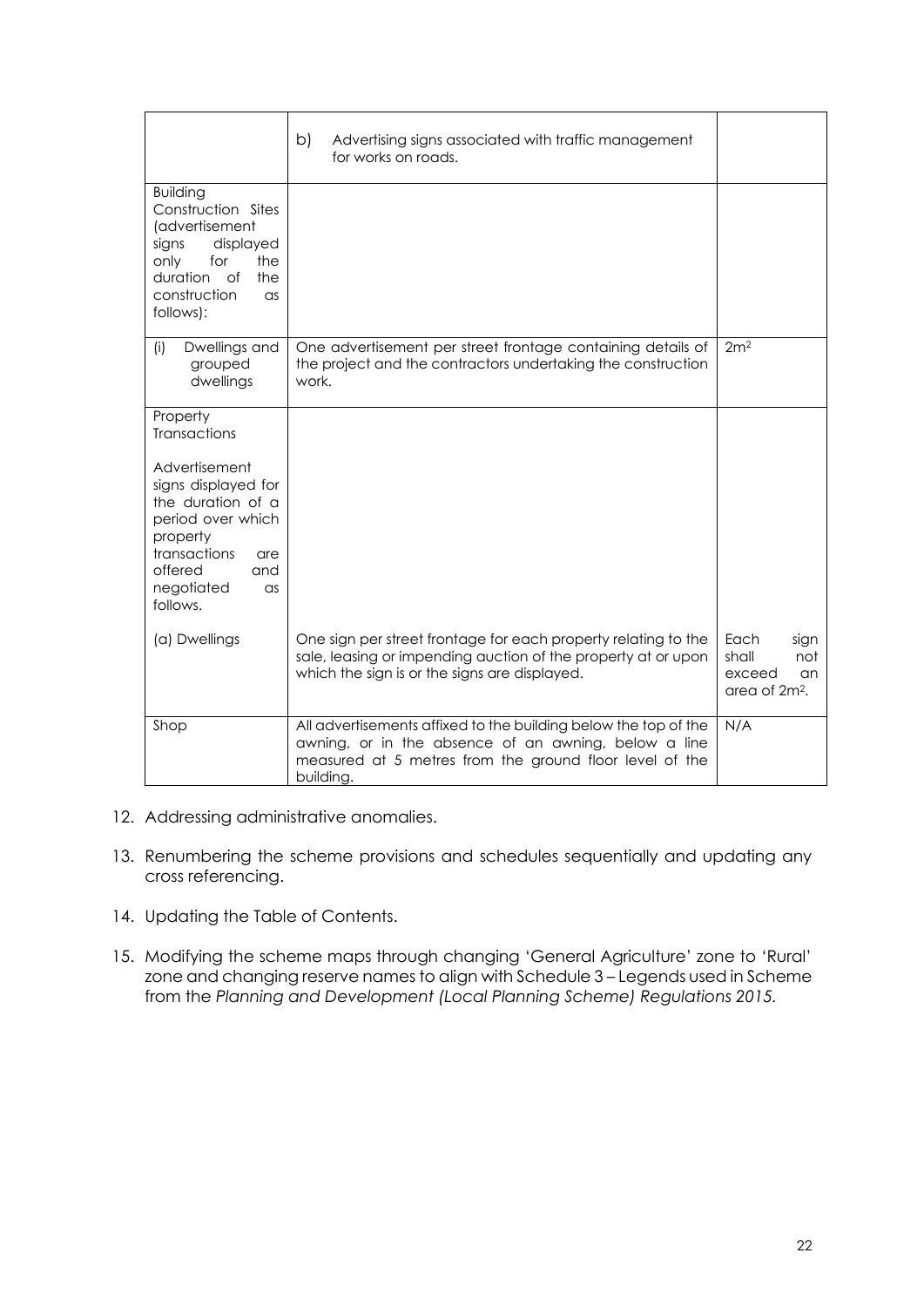## **COUNCIL ADOPTION FOR ADVERTISING**

Adopted for advertising by resolution of the Council of the Shire of Cuballing at the Ordinary Meeting of the Council held on the 20 April 2022

> ....................................................... Cr Eliza Dowling SHIRE PRESIDENT

> ....................................................... Mr Stan Scott CHIEF EXECUTIVE OFFICER

# **COUNCIL RECOMMENDED/SUBMITTED FOR APPROVAL**

Supported for submission to the Minister for Planning for approval by resolution of the Shire of Cuballing at the Ordinary Meeting of the Council held on the ……………………………………...……… and the Common Seal of the Shire of Cuballing was hereunto affixed by the authority of a resolution of the Council in the presence of:

.......................................................

SHIRE PRESIDENT

....................................................... CHIEF EXECUTIVE OFFICER

**WAPC RECOMMENDED/SUBMITTED FOR APPROVAL**

....................................................... DELEGATED UNDER S.16 OF THE *PLANNING AND DEVELOPMENT ACT 2005*

DATE………………………………………………

**APPROVAL GRANTED**

......................................................

MINISTER FOR PLANNING S.87 OF THE *PLANNING AND DEVELOPMENT ACT 2005*

DATE…..................................................